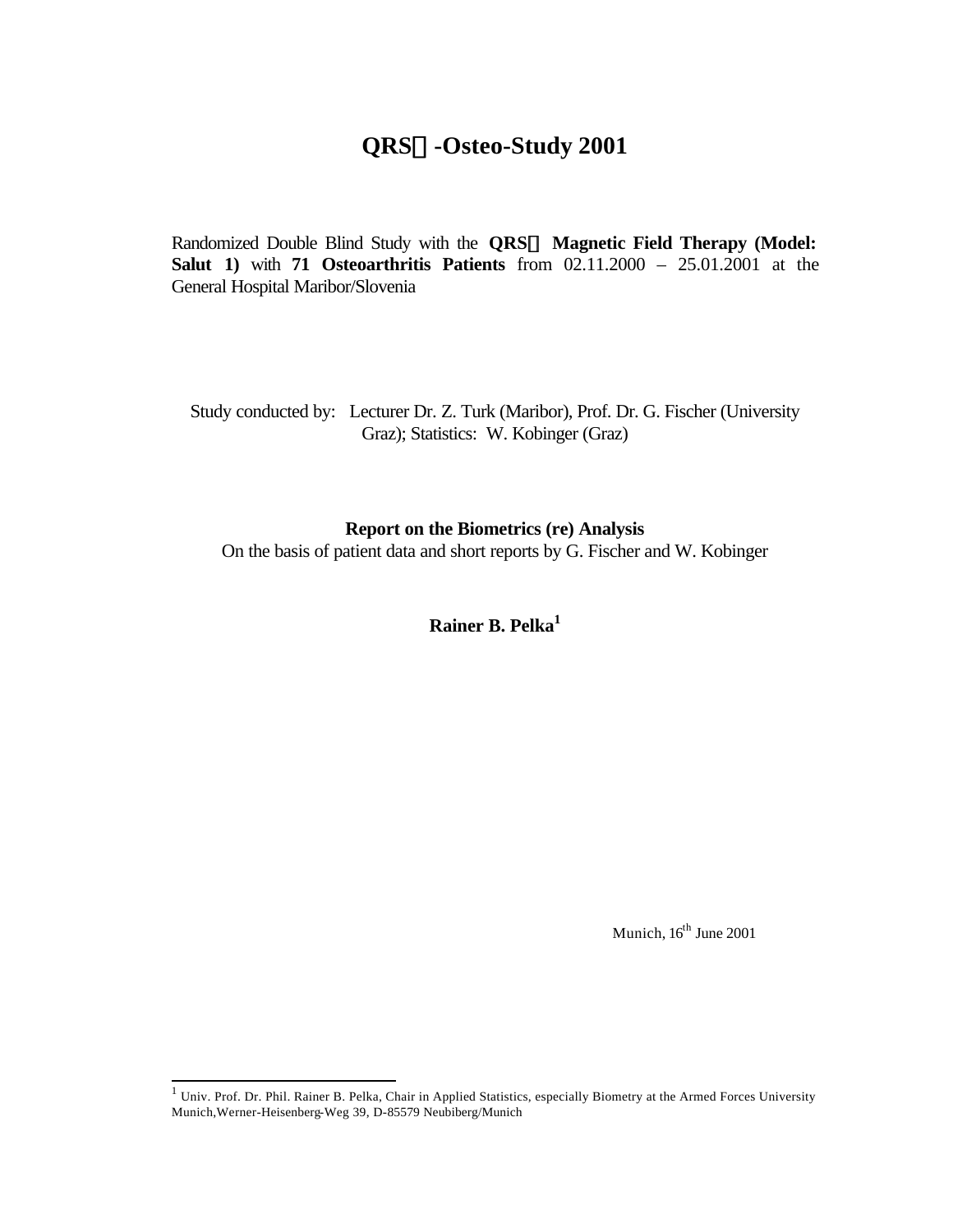# **Contents**

## **QRSâ-Osteo-Study 2001**

Randomized double blind study with **QRSâ magnetic field therapy (appliance: Salut 1)** with **71 osteoarthritis patients** from 02.11.00 until 25.01.01 in Maribor/Slovenia

| u<br>w | n.<br>ъ<br>и |
|--------|--------------|
|        |              |

| $\bf{0}$ | <b>Summary</b>                                             | 1      |
|----------|------------------------------------------------------------|--------|
| 1        | <b>Formulation of Problems and Objective of Study</b>      | 2      |
|          | 1.1 Formulation of Problems<br>1.2 Objective of Study      | 2<br>3 |
|          |                                                            |        |
| 2        | <b>Trial Planning and Trial Participants</b>               | 4      |
|          | 2.1 Trial Planning                                         | 4      |
|          | 2.1.1 Design of the Study                                  | 4      |
|          | 2.2 Criteria and Predictors                                | 5      |
|          | 2.3 Patient Selection and Conduct of Study                 | 6      |
|          | 2.4 Biometrics Evaluation                                  | 6      |
|          | 2.5 Statistical Procedure of Analysis                      | 7      |
|          | 2.6 Patient Collective                                     | 7      |
| 3        | <b>Results of the Biometrics Analysis</b>                  | 9      |
|          | 3.1 Compliance and Go od Tolerance, UE's                   | 9      |
|          | 3.2 Effectiveness                                          | 10     |
|          | 3.2.1<br>Effect on Knee Assessment (KSS)                   | 10     |
|          | 3.2.2 Effect on the General Pain and Sensitivity Situation | 17     |
|          | 3.2.3<br>Effect on Laboratory and Vital Parameter          | 23     |
| 4        | <b>Discussion</b>                                          | 30     |
| 5        | <b>References</b>                                          | 31     |

#### • **Keywords**

Therapy with pulsed low frequency magnetic fields (System QRS $@$  – Salut 1)  $\blacklozenge$  pain reduction and improvement of function in cases of osteoarthritis ♦ randomized double blind study with 71 osteoarthritis patients ♦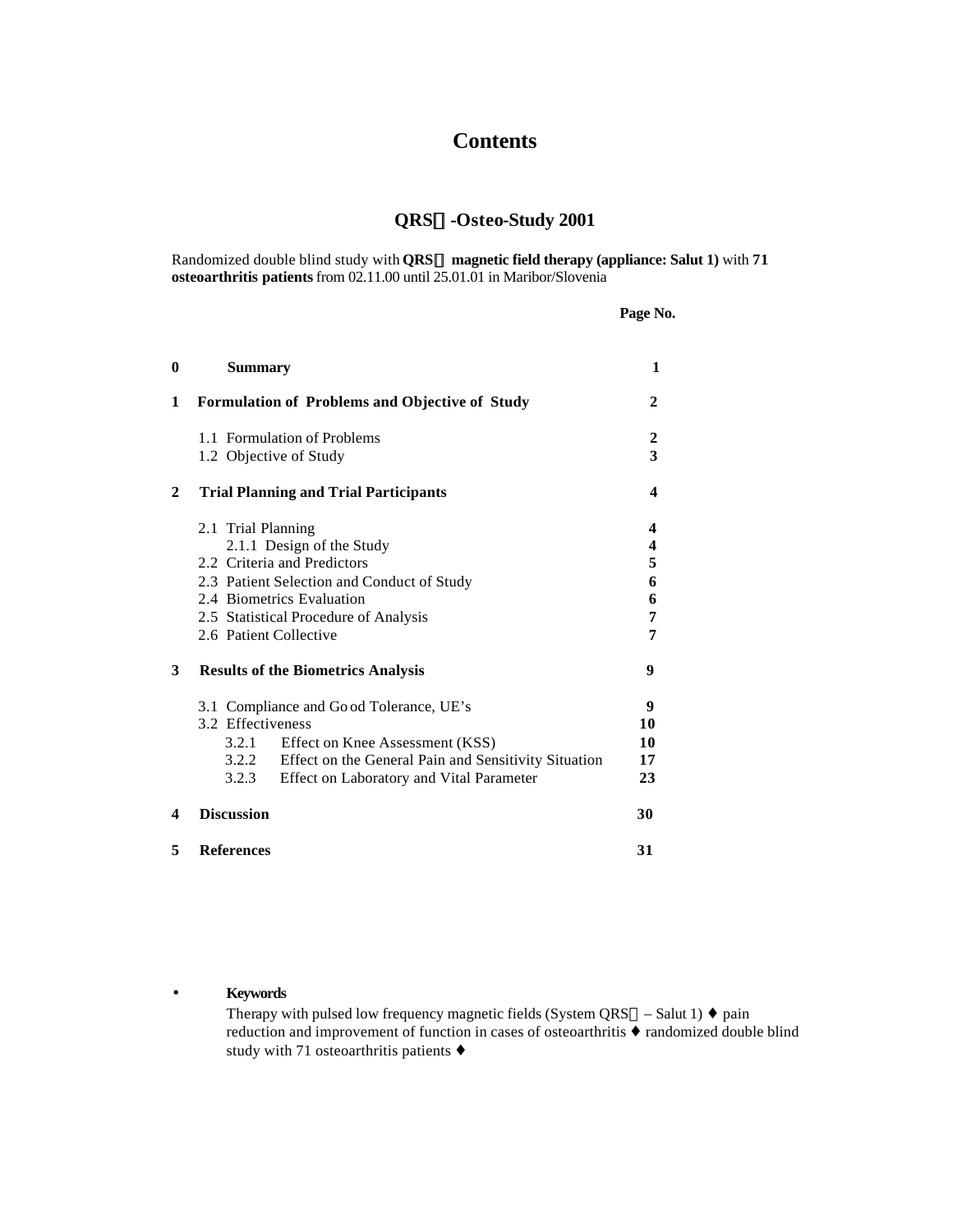## **QRSâ-OSTEO-Study 2001**

### **Biometrics Analysis of a Randomized Double Blind Study in Cases of Osteoarthritis (Rainer B. Pelka)**

**Keywords:** Therapy with pulsed, low frequency magnetic fields (System: QRS<sup>®</sup> – Salut 1) ♦ pain reduction and improvement of function in cases of osteoarthritis ♦ randomized double blind study with 71 osteoarthritis patients ♦

#### **0 Summary**

**Formulation of Problems:** Osteoarthritis of the knee joint is a disseminated degenerative disease, especially in adults, which mostly develops due to an imbalance of use and constitutional capacity of the joint tissues. Clinical symptoms are stiffness and pain, and in long term cases also knee joint instability. The standard therapy up to now is rather symptomatic than causal, mostly physical therapy and analgesic medicines.

**Objective:** This controlled study examines three important theories:

- 1. QRS® reduces pain in cases of osteoarthritis and the ability to function is improved.
- 2. The advantage of QRS® therapy decreases in the follow-up of non-QRS therapy, but not to the initial position.
- 3. The laboratory parameters accompanying the inflammation process are improved where necessary towards the norm with QRS®.

**Design: Testing Equipment and Dosage:** Testing equipment was a QRS® Salut 1 device with a patented function, which activates the metabolism, especially of the cells, through the so-called ion transport.

**Study Model and Extent of Random Survey:** There was a control (placebo) group of 36 and an active group with 35 participants in this randomized double blind study. The check duration was a daily application of 16 minutes for 6 weeks, then a follow-up of 4 weeks. Check times after commencement were 0,4,6,10 weeks.

**Criteria:** The effectiveness of QRS therapy was judged by several, classical criteria, amongst those being knee joint rating with the KSS (knee society score) and pain with several indicators (theory 1 and 2). The CRP, the P-fibrinogen and the BSG recorded the inflammation parameter (theory 3).

**Trial Participants:** Of the **71 patients** (all from the Maribor General Hospital), **28%** were **male**, the **average age** was  $60 + (-10)$  years. With a Broca of  $>1.2$ , about 35% of patients were clearly overweight. In 83% of the collective, both knees were affected, in a further 14% only the right knee and in 3% only the left knee was affected. Over 70% had one or more diagnoses, often also in the spinal/joint area. Over 50% had been suffering from the disease for more than 5 years. The general condition (GC) of the patients was mostly satisfactory, only in 25% was it (very) bad.

**Effectiveness:** The **KSS: Knee evaluation (Zwisu)** improved significantly only in cases of the active group  $(P<0.01)$  compared to the placebo group  $(P<0.05)$ . The same applies to KSS - knee pain. Also the knee function (P<0.01) and the walking ability (P<0.05) improved significantly, with a short "dip" after 6 weeks.

**Pain and Sensitivity:** The sensitivity to pain was reduced in both groups, but significantly more so in the active group  $(P<0.01)$ . Similarly this applies to GC and the subjective sense of well being. The initial (not significantly) higher dose of medicine in the active group finally falls even under the dose of the placebo group in the follow-up (effect has to be checked with a longer trial).

**Laboratory Parameter:** After 6 weeks P-fibrinogen is reduced highly significantly in the active group compared to the placebo group. Following this trend it also applies to C-reactive protein and for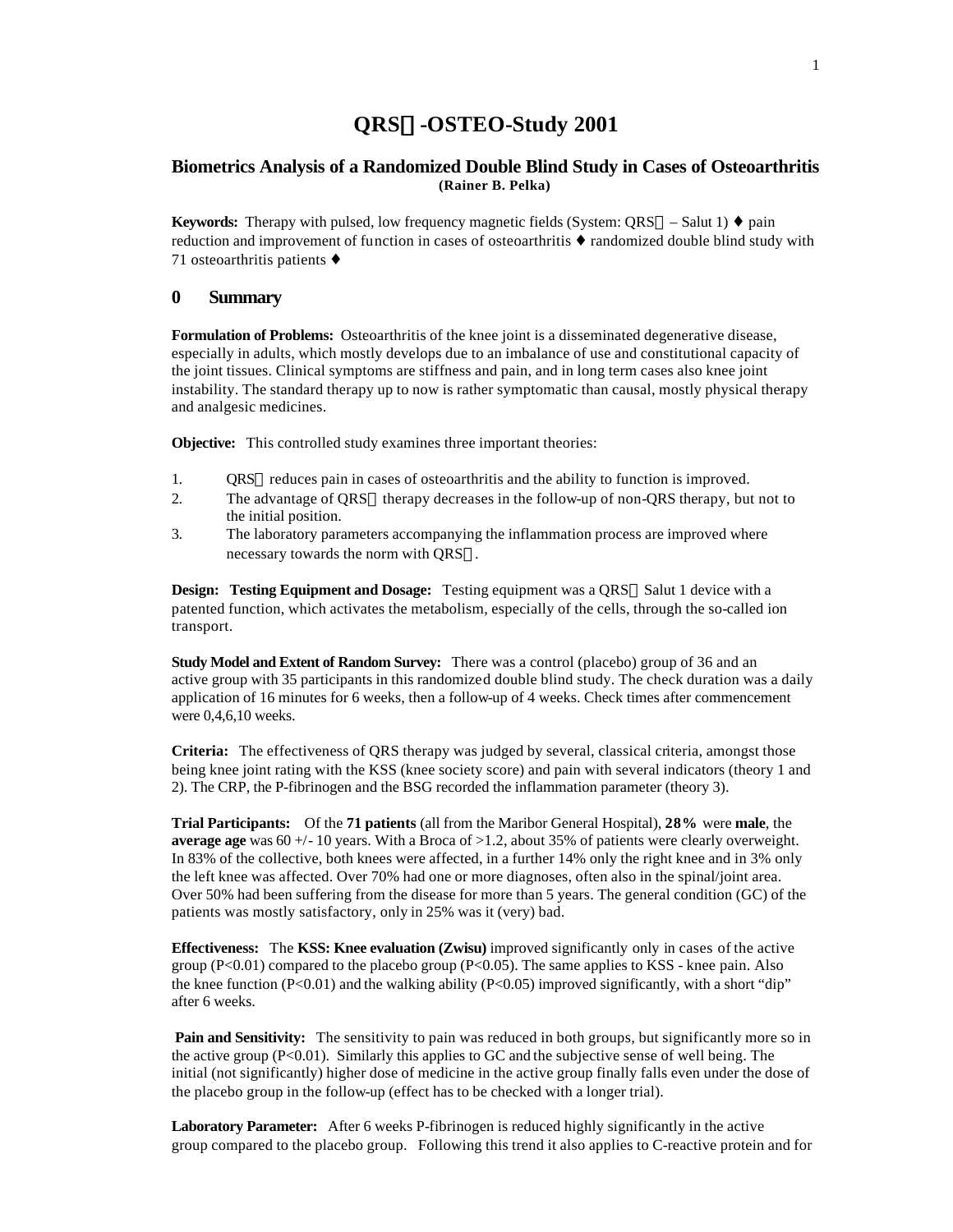sedimentation of blood (BSG). The systolic blood pressure also improved significantly after 6 weeks and remained (compared to placebo) stable for a further 4 weeks without therapy.

**Side Effects:** The analysis of the numerous study results supports the assumption that there are no unpleasant side effects with QRS®.

**Discussion:** This study clearly supports the 3 theories. It shows that QRS can be used effectively if "osteoarthritis" is diagnosed. The effects exceed the common, rather symptomatic therapy by far. The relatively good values in the follow-up point to a stabilized imp rovement. However the optimum is surely not achieved with a 6-week therapy. Therefore the study should be repeated with a longer duration (therapy 3 months, follow-up 3 months) and be completed with health economic parameters.

## **1 Formulation of Problems and Objective**

#### **1.1 Formulation of Problems**

Osteoarthritis of the knee joint is a disseminated degenerative disease, especially in adults. It mostly develops due to an imbalance of use and constitutional capacity of the joint tissues. The soundness of the joint capsule is significant. Typical causes especially in cases of knee osteoarthritis (gonarthritis) are joint dysplasia (malformations) and dysostosis (= bone growth disorders), but also damage due to trauma or inflammation. Lifestyle, as in all diseases caused by today's lifestyle is very important, especially in regard to nutrition and exercise (Pschyrembel 1996, Roche Medicine 1995).

In the beginning a feeling of tension and stiffness in the knee joint and later initial pain, load pain and finally continuous pain are considered the most important clinical symptoms. In long lasting diseases an instability of the joint develops in the form of contractures, rarer are malpositions or muscular atrophies.

The standard therapy up to now is rather symptomatic than causal. Main treatments are physical therapy as well as suitable medicines especially against pain.

**Health Economic Importance:** Analgesics, the most common therapy also in cases of the abovementioned diagnosis, belong to the most bought and overall mo st expensive medicines in Central Europe. Steroids often have undesired side effects and especially the so-called antirheumatics are not only expensive, but because of their sometimes severe side effects are very problematic. Within the frame of a future study many directly and indirectly occurring costs/savings per patient should be registered as well, in order to be able to conduct an efficiency calculation (benefits minus costs).

By now numerous results in literature show that the therapeutic and also the preventative effect of  $QRS@ -$  independently of the special diagnosis – is primarily in its long term application<sup>2</sup>. This can also be seen in a customer field study on the therapeutic effects of QRS® when applied for an average of 12 months (s. Pelka 2000).

### **1.2 Objective of Study**

l

About the Therapy: This study had the purpose to prove the advantage of QRS<sup>®</sup> as an adjuvant therapy in a shorter time frame. This had already been assumed due to theoretical considerations, experimental results and repeated experiences in individual cases. It was planned to use  $QRS@$  as an

<sup>&</sup>lt;sup>2</sup> Regarding experimental and clinical results of QRS® see: Bassett 1989; Becker 1999; Bondemark 1994; GE Fischer 1996;, G. Fischer 2001; Gaube 1999; Pelka 2000; regarding fundamental works on the effectiveness of magnetic fields and especially QRS see: GE Fischer 1996; G Fischer 1994, 1996; Grohmann 1996a, 1996b, 1999b, 2001; Jacobsen 1995; Konig 1986; Kokoschinegg 1996; Krauss 1997, 2001; Kyriakoulis 1997; Marino 1997; Schauff 1993; Turk 1992; Wagner 1995.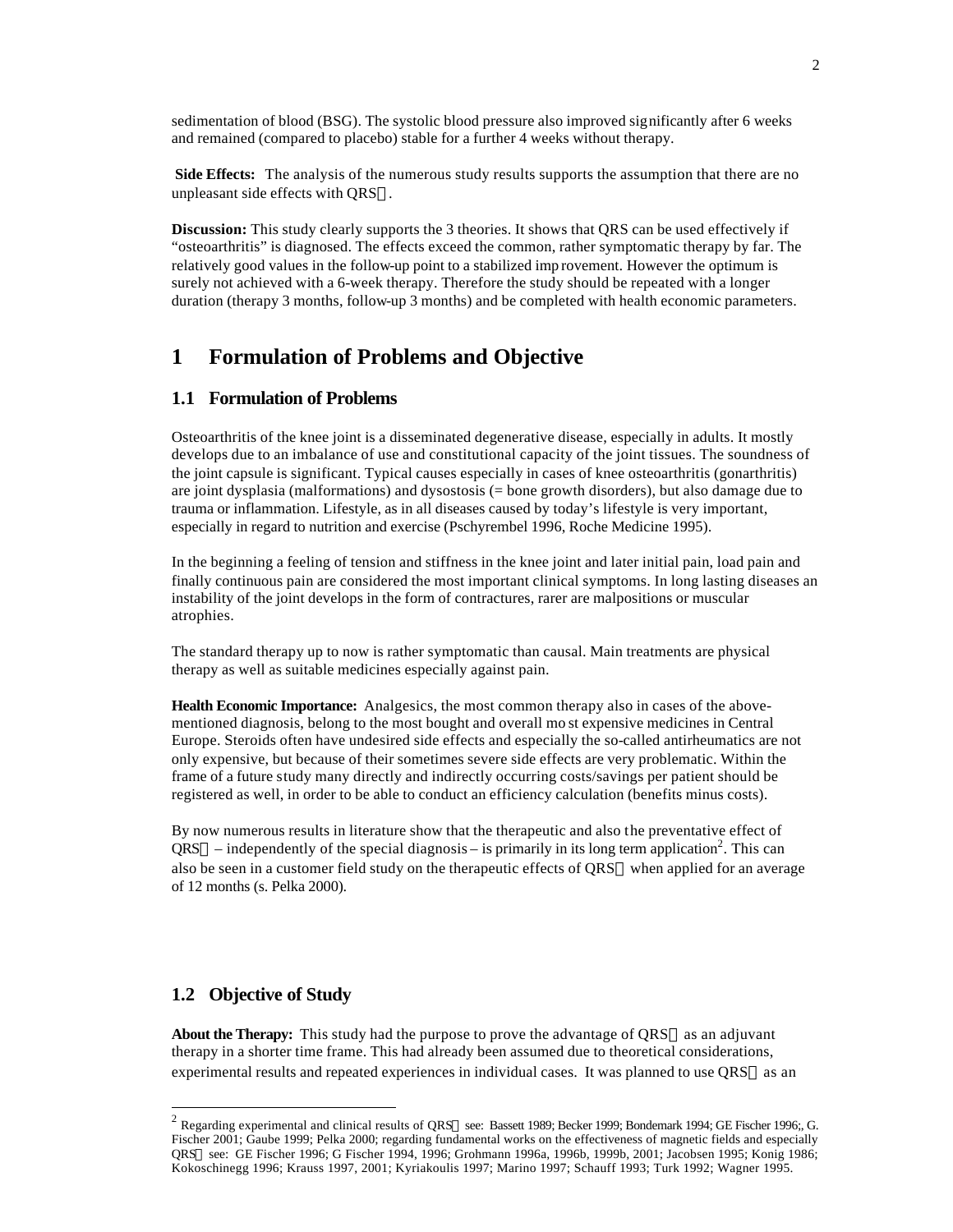adjuvant therapy therefore we tried to keep the primary therapy (see analgesics) standardized and to define it in advance. Due to the pilot character of the study well-standardized therapy concepts were used for the active and the control group. A therapy duration of 2 months is recommended due to the latest findings (Krauss 1999). The control duration should be 3 months. The control phase should include a preliminary phase as well as a follow-up of 14 days.

The examination of the therapeutic effect of QRS® refers to parameters, which are relevant in the context of the symptoms of osteoarthritis. The following claims formed the core theory.

#### **Theory 1:**

The use of QRS $\circledcirc$  in cases of osteoarthritis reduces pain and is followed by improved ability to function.

#### **Theory 2:**

The advantage of QRS® therapy is slightly reduced in the follow-up (no QRS therapy), but not as far as the initial situation.

#### **Theory 3:**

The use of QRS **®** results in a partial improvement of the typical (deviating from the norm) laboratory parameters<sup>3</sup> for this disease.

Theoretically these theories, see also Theory 1, are substantiated by the effects of  $QRS@$  on the improved exchange of ions, which was proven in experiments (see e.g. Fischer G.E., 1996). Empirical results of the positive effects of magnetic fields, especially QRS®, in cases of the examined disease are also available.

- In the late '80s Turk propagated the adjuvant treatment of diseases of the locomotive system because of positive clinical results (Turk *et al*, 1990).
- P. Kokoschinegg (Salzburg) and G. Fischer (Graz) reported in 1991-1992 (report Kokoschinegg 1996) about a randomized study with 15 Hz-Elf-waves in connection with conventional treatment methods in cases of rheumatic diseases. Amongst the analyzed 78 patients (39 placebo, 39 active) were cases of myalgia, cervical syndrome, sponylogenous neuralgia and even a few cases of coxarthrosis (degenerative hip joint disease) and osteoarthritis (degenerative knee joint disease). The results (slightly significant, P<0,1) showed the therapeutic advantage of magnetic field therapy.
- In a positive report of experiences of 16 patients with diseases of the locomotive system (frequency individual 2-24Hz, field strength 2.52-8.82 μT) there were two cases of osteoarthritis, which were positively treated (only magnetic field therapy, no analgesics; pain reduction on the dole scale by 9 or 8 points {=good therapy success, =improved}; see Wagner *et al*, 1995).

All this, together with the related empirical findings and theoretical models and in combination with the latest experimental results, can be enlisted to present the above-mentioned theories that are well founded.

## **2 Trial Planning and Trial Participants**

### **2.1 Trial Planning**

l

**Testing Equipment and Dosage:** The testing equipment was a QRS *Salut 1* device with a patented function, which activates the metabolism, especially of the cells, with the so-called ion transport. In regard to details refer to literature (e.g. Fischer GE 1996).

<sup>3</sup> According to Turk *et al* (2001) this relates mainly to: **C-reactive protein** (very selective inflammation parameter for joint pain and rheumatism) and **BSG and P-fibronigen** (slightly less specific inflammation parameter).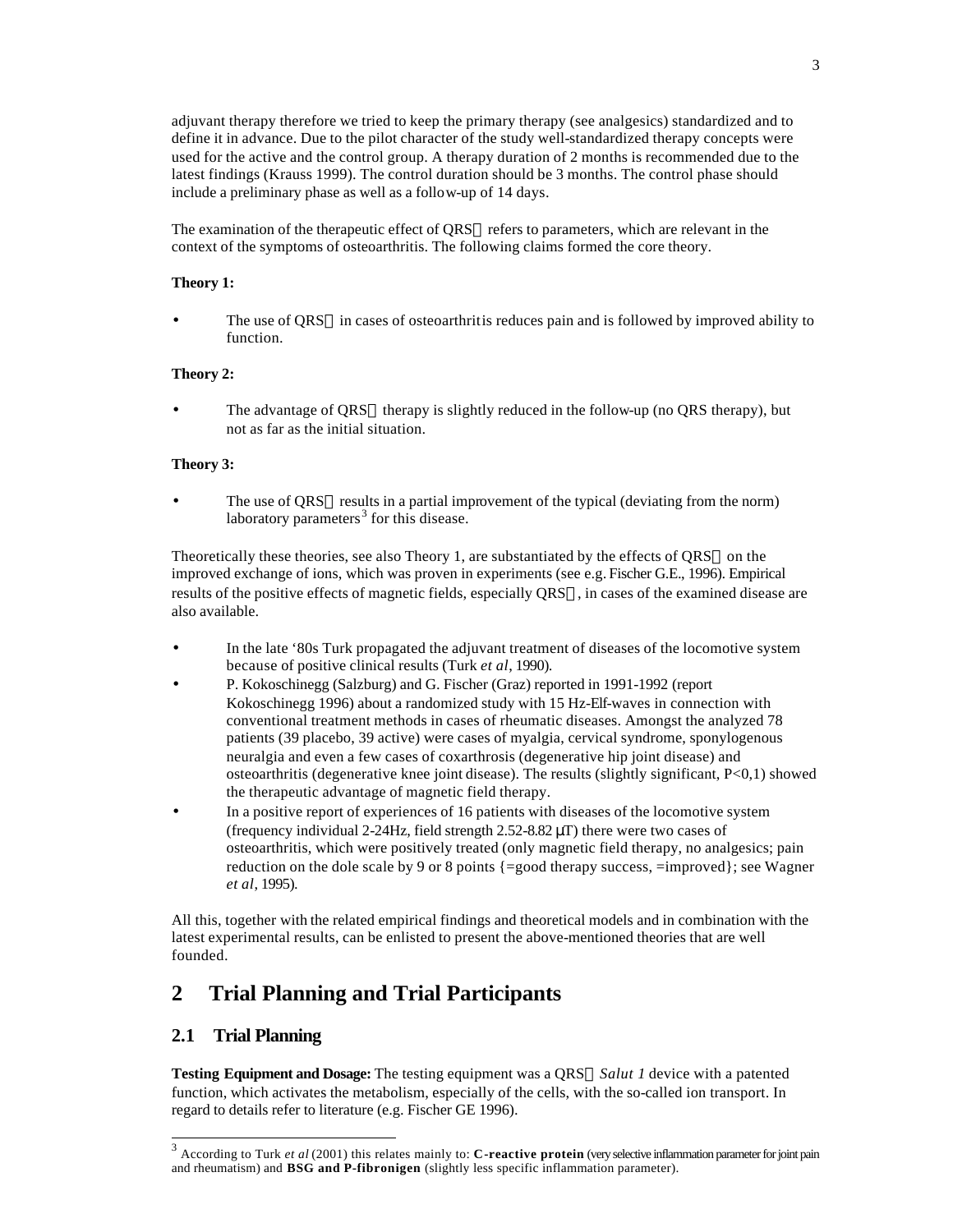According to the manufacturer an application of therapy applied once or twice daily for a duration of 8 minutes each time is sufficient to attain the desired positive therapeutic effect. Generally therapy duration of at least 4 weeks is expected in order to attain statistically secured effects in the important parameters of the physiological capabilities.

This study was about the assumed effects after 4 and after 6 weeks of treatment duration, as well as about their decrease after a break (follow-up) of a further 4 weeks in the important parameters of the development of the disease, as they are expected according to the available findings and the theory.

**Inclusion/exclusion Criteria:** Only osteoarthritis patients were included. They could however have other diagnoses as well. Possible exclusion criteriaare not known, however obviously only patients were accepted where no complications due to other reasons were expected during therapy.

### **2.1.1 Design of the Study**

l

**Study Type and Extent of Sample Survey:** The trial is a *prospective, randomized double blind study.*  The assignment to the active or placebo group<sup>4</sup> should be coincidental. Every patient participating in the trial should and has in the main received the planned treatment and met the stated requirements of the trial plan.

The intention was to have a gross participation of 72 trial participants, 36 each for placebo and active. Actually 71 patients with the diagnosis "osteoarthritis of the knee" were included in the study (36 placebo, 35 active).

**Course of Study:** Before the therapy phase a washout phase of about 2 weeks, then a therapy phase of about 8 weeks and a follow-up phase of a further 2 weeks should take place, all in all a control phase of 3 months per patient. A registration of the criteria should take place at recruitment into the study (–2 weeks), at commencement of therapy, 4 weeks after commencement of therapy, at the end of therapy after 8 weeks and at the end of the follow-up phase after 10 weeks.

The washout phase was in fact almost in all cases much decreased; therefore an assessment of the course of study from 0 to 1 is not possible. Treatment duration – due to organizational reasons – was only 6 weeks (16 minutes per session, Mondays to Fridays, always approximately at the same time).

The selected level of the QRS therapy device was continually increased during the first 4 weeks and was kept constant for the following 2 weeks.The follow-up was 4 weeks, so a control of the course of the study for an overall duration of 10 weeks per patient was possible and especially a possible fading effect after discontinuation of  $QRS@$  therapy could be examined (course of study see Illustration 1).





<sup>4</sup>**Active:** A fully functional device; **placebo:** device that was fully functional, but did not produce QRS<sup>®</sup> magnetic fields (done by the manufacturer).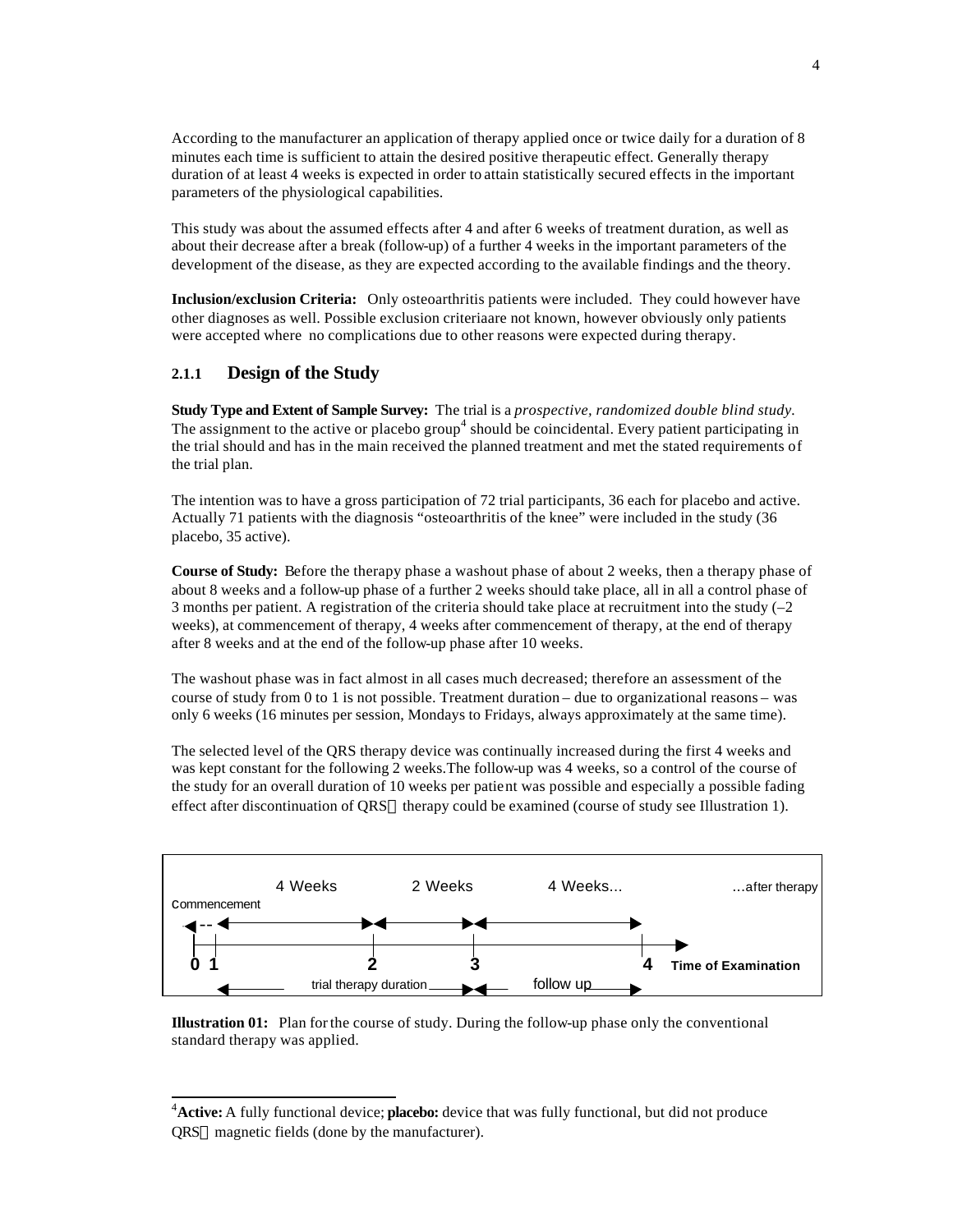### **2.2 Criteria and Predictors**

#### **Primary Target Parameters**

*Pain:* The numerical analog scale (NAS) in connection with the verbal rating scale was used for assessment. In addition the affective rating scale was used.

*Knee joint rating:* The standardized KSS (Knee Society Score) was used, which carries out (separately for each knee) a knee assessment (pain, mobility, stability, deficits [see sample test sheet, appendix]: values  $0 =$  worst case,  $100 =$  no complaints), as well as an evaluation of function (walking ability, climbing stairs, walking support: values  $0 =$  worst case,  $100 =$  no complaints).

#### **Secondary Target Parameters**

*Laboratory (blood) parameters:* CRP (C-reactive protein) is considered a specific and BSG (blood decrease) and P-fibrinogen as a slightly less specific inflammation parameter for joint pain and rheumatism. In addition important parameters of the differential haemogram were recorded: leucocytes, erythrocytes, neutrophil granulocytes, staff cell leucocytes, segmented leucocytes and especially lymphocytes, monocytes, eosinophiles and basophiles.

*Blood pressure as a circulation parameter:* Fischer (Graz) suggested oxygen partial pressure assessment by means of joint puncture as an objective measure for the subjective pain parameter. Unfortunately it could not be used.

*Medicines:* A useful semi objective parameter is the taking of medicines i.e. medicines taken.

- Type ([0: none, 1: analgesics, 2: steroids, 3: not clear, 4: antirheumatics, 5: combination, 9: no  $\details])^5$ ,
- Extent (=frequency  $[0: \text{never}, 1: \text{rarely}, 2: 1x \text{ per week}, 3: 2-3x \text{ per week}, 4: \text{every day}]),$
- Dosage (0: not at all, 1: low [1 tablet], 2: medium [2 tablets], 3: high [3 tablets], 4: very high [ $>$ 3 tablets per day]).

Contrary to the initial planning, this information was not recorded by the patients but only by the doctor for the previous period of 4 (or 2) weeks.

#### **Tertiary Target Parameters**

In coordination with medicine, characteristics like the recording (as possible) of *radiological findings (interarticular space control),* as well as general findings like *height, weight, blood pressure*, *breathing, general condition, general state of health* and references to other *degenerative joint findings*  are included.

**Occurrence of Undesired Events (UEs)** (as a reference to possible problems while using QRS®). This should be recorded with great care, as it is useful for the checking of possible, even though not expected, side effects of QRS $\circledast$  therapy. Overall, however, one can assume that judging by available findings, no strong side effects were expected. The ones responsible for the study against initial plans – drew up no separate sample test sheet.

#### **2.3 Patient Selection and Conduct of Study**

**Patient Selection (actual extent of sample survey):** The actual sample survey consisted of 71 trial participants (36 placebo, 35 active), all of whom had osteoarthritis and often at least one more diagnosis. The method of selection is not known. It can however be assumed that it is a typical collective for the General Hospital Maribor.

**Conduct of Study:** For reasons unknown, during the conduct of the study the following difficulties arose: in all 4 trial participants were so-called latecomers (placebo and active). From the study

<sup>&</sup>lt;sup>5</sup> This variable was recorded alpha numerically; therefore corresponding recoding had to be made.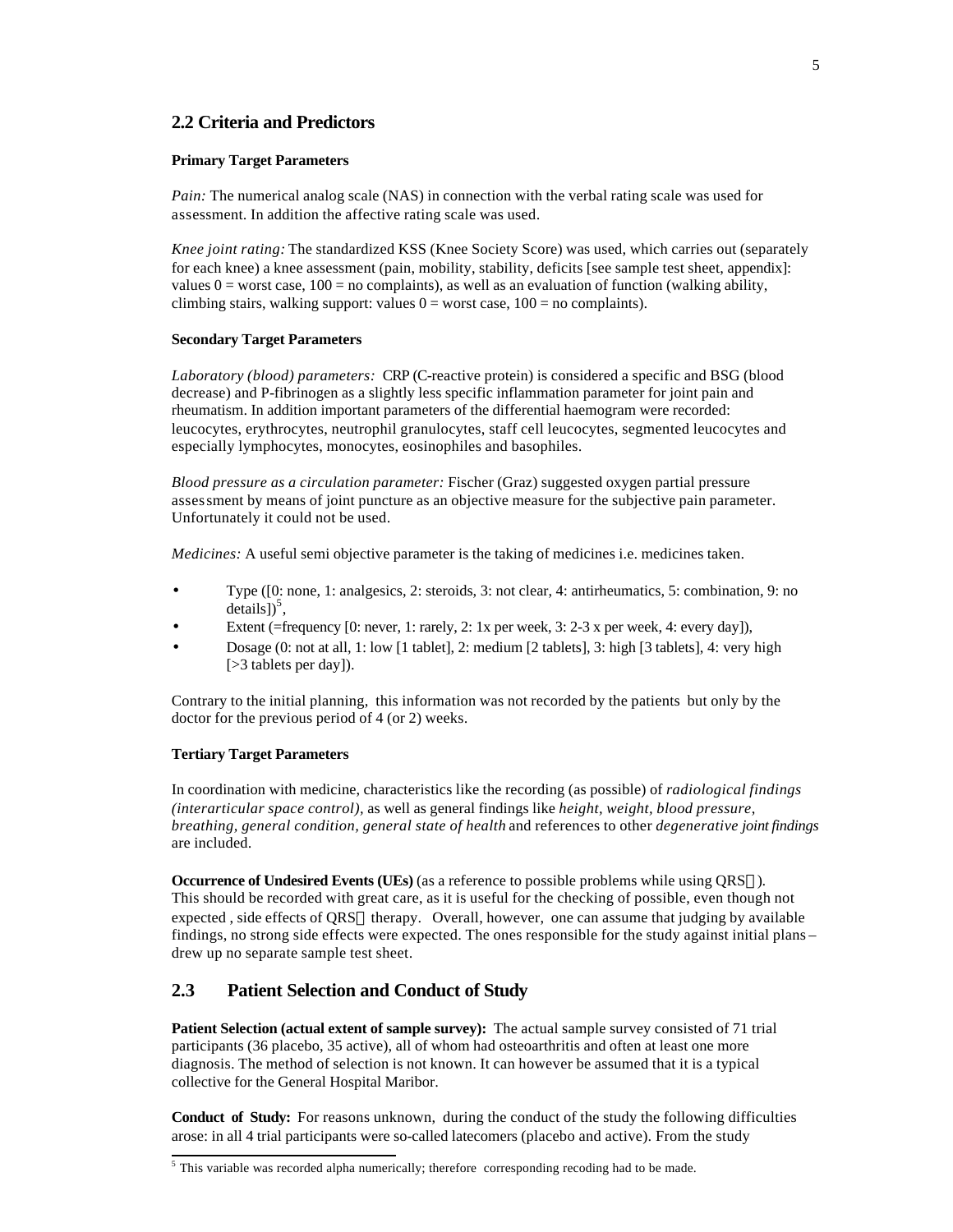documents the extent of the delay is not discernible, as only in the case of one patient the initial data is missing.

There were dropouts in all 6 of the trial participants. From the data protocol this affected the measurements 2 and 3 only in 2 cases (1 placebo, 1 active), the other 4 cases (3 placebo, 1 active) were only affected in the follow-up, so after 10 weeks there were still the measurements of 64 patients (30 placebo, 34 active) available. However at the end of therapy after 6 weeks there were still 69 patients (34 placebo, 35 active). The reasons of the study dropouts are not known.

**Study Duration:** The study was conducted relatively fast over 14 weeks (according to plan) and was finalized on 25 January, 2001. The admission of the 71 patients took place over a period of less than 4 weeks. This was only possible, as a large number of osteoarthritis patients were available almost simultaneously.

### **2.4 Biometrics Evaluation**

**Data Evaluation:** Prof. Fischer and Mr. Kobinger (Graz) initially took responsibility for data management and statistical analysis. Mr. Turk took medical responsibility and Mr. Barovic took responsibility for the actual therapy, examination control and data recording<sup>6</sup>.

Only the second more ext ensive data analysis (on the basis of available patient data and two short reports) and the drawing up of the report on hand was conducted by the Bureau for New Technologies **(BNT)** under the scientific consultation of Prof. Dr. R.B. Pelka, Armed Forces University Munich. The hardware used was a PC with sufficient capacity (Pentium PC), for software SPSS (Windows Version 10) was used.

#### **Data Coding and Control**

The basis for data coding in cases of undesired events is WHO adverse reaction dictionary. Data is entered by means of independent entry repetition. Entries are checked in advance for logical consistency and plausibility. For later auditing suitable data listings were drawn up.

I do not know which procedure was used to guarantee that consistent and reliable data was available for the following statistical analysis.

**Analysis Population:** One differentiates between two analysis populations:

**Intent-to-treat:** (ITT analysis): This population includes all patients, who were allocated to one of the two treatment (age) groups and who had at least one measurement taken (n=71: 36 placebo, 35 active).

**Per-protocol:** (PPT analysis): This population includes all above mentioned patients except those where one or more of the following criteria exist:

• patient breaches inclusion or exclusion criteria, - deviates from protocol/guidelines during study, - drops out of the study prematurely (as the follow-up question is only discussed descriptively, the dropouts during this phase could remain in the PPT analysis (n=63: 34 placebo, 30 active).

Analysis based on the intent-to-treat population would utilize the LOCF procedure (LOCF= last observation carried forward) for estimation of missing data. This however does not apply for analysis based on per-protocol population, which was the basis for this course of analysis.

**Baseline Comparison:** Group specific statistics serve the purpose to show up possible existing imbalances between the comparative groups, while global statistics serve the purpose to characterize the reference population – also in respect to demographic characteristics. A significance test to examine

<sup>&</sup>lt;sup>6</sup> This is my present level of knowledge derived from the documents and informal information. The results of this analysis, which are known to me are a 3 page document on hand about the most important significancies and a 1 page document about the most important laboratory changes from a sample survey.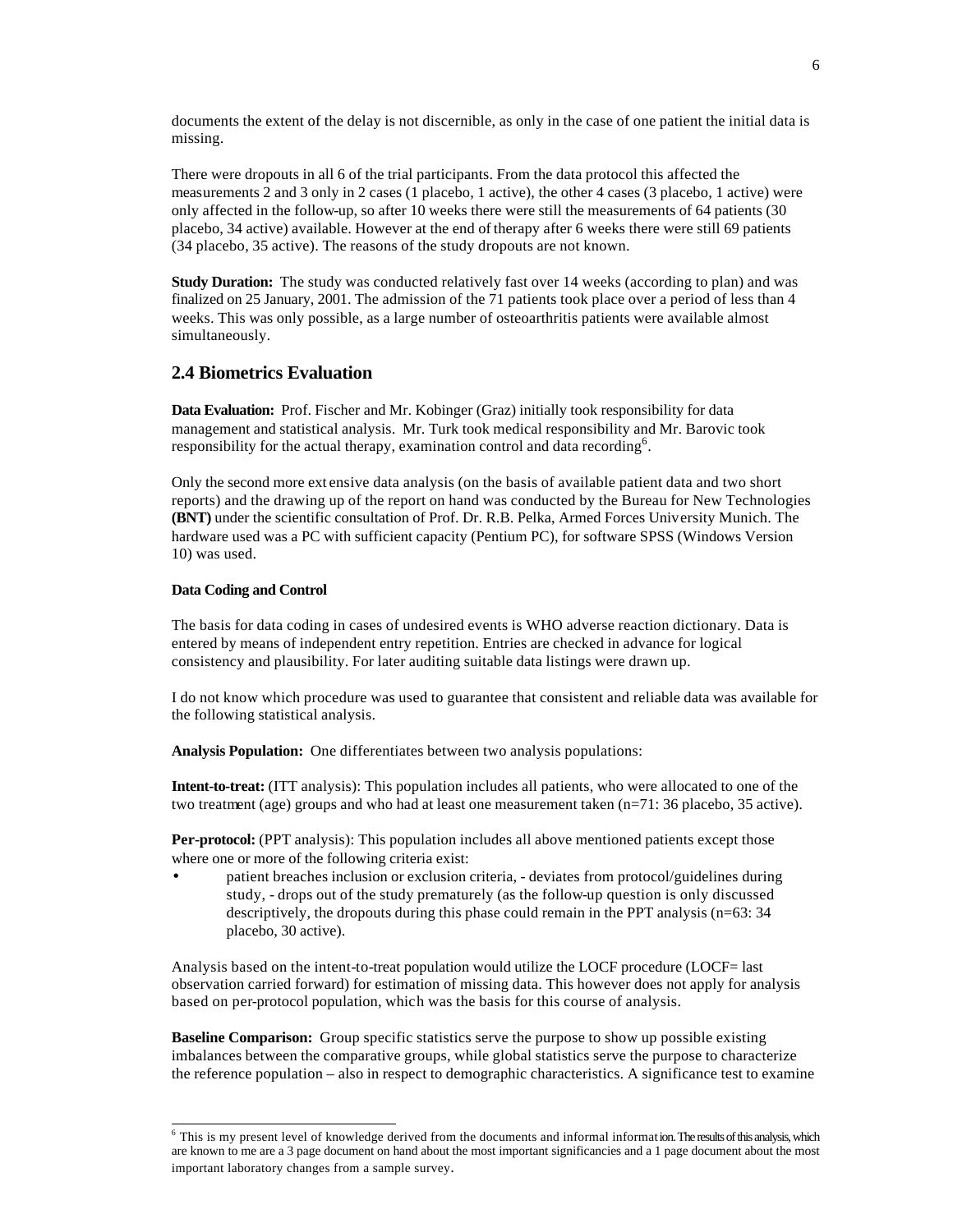the baseline equivalence was not generally conducted, but simply in individual cases. There were however no significant differences between placebo and active in regard to important parameters.

**Data Analysis:** The important ascertained primary parameters according to the examination design were illustrated for their frequency distribution in tabular form and/or graphically. The secondary and tertiary target parameters were calculated according to the examination design as well, and illustrated in tabular form or graphically. Furthermore the suitable statistical tests were utilized for examination of theories.

**Data Quality:** About the quality of the data I cannot say anything, but due to my own plausibility contro, I can assume that the data is at least acceptable, but is most probably of good quality, therefore the so derived statements can be considered reliable.

### **2.5 Statistical Analysis Procedure**

As a statistical analysis procedure especially the t-test for independent sample surveys, as well as variance and trend analysis was used, besides the explained illustration (Chow 1998, Fischer 1993, Rao 1991).

Where useful or indicated by the measuring theoretical preconditioning, the non-parametric procedures like the *chi-quadrate-test,* the *U-test* of Mann-Whittney or the *Wilcoxon-test* (Bortz 1990, Fischer 1993) and methods for handling missing data were used (Schafer 1997).

### **2.6 Patient Collective**

l

The details in this section relate to the ITT analysis and refer to the total collective of 71 patients.

**Sex:** In the overall sample survey out of **71 participants: 28%** were **male** and **72%** were **female (**no missing values). Obviously it is a typical female ailment. This becomes even clearer if the Broca index or the BMI are enlisted.

With a Broca of  $> 1.2$  about 35% of the patients were clearly overweight (mean value = 1.23; statistical deviation =  $0.22$ <sup>7</sup>. In reference to females only this was 33 (=65%). There was no significant difference between active and placebo in regard to sex or Broca index or BMI (body mass index).

Age Group: The mean value was  $60 + (-10)$  years  $(+)$  standard deviation). The youngest patient was 36, the oldest 80 years old. Placebo (mean value 62 +/-9 years) and active (mean value 58 +/- 11 years) were significantly different  $(P<0.05)^8$ . About one third of the collective was 65 years old or older.

**Diagnoses:** In 83% of the collective both knees were affected, in 14% only the right knee and in merely 3% (=2 patients) only the left knee. For this reason it made sense to select, at therapy commencement, the "worst" affected knee from the available findings right or left and to compare it's status during the course<sup>9</sup>.

**Further Diagnoses:** Only 20 (=28% of the total collective, 31% of the active group) had no further diagnoses. Of the others 33 (=47%) suffered from one more, 12 (=17%) two more and 6 (=8%) three or more chronic diseases. Specifically 67% of all patients had further diseases of the joints or bones.

 ${}^{7}$ Broca = weight/(height – 100). A Broca of 0.9 (0.85 for women) is ideal, of 1 is normal weight. A Broca above 1.2 is considered overweight (risk factor). The calculation for the BMI (=body mass index) is: BMI=weight/(height/100)<sup>2</sup>.

<sup>&</sup>lt;sup>8</sup>This corresponds to partly different initial values in both examination groups. In my estimation this however does not at any point lead to a qualification of the found, statistically guaranteed statements.

<sup>&</sup>lt;sup>9</sup>Here I deviated from the procedure of the study group in Graz, who in their separate analysis of both knees (without reaching fundamentally different results), could only enlist 86% or 97% of the collective and were also forced to use a less clear illustration.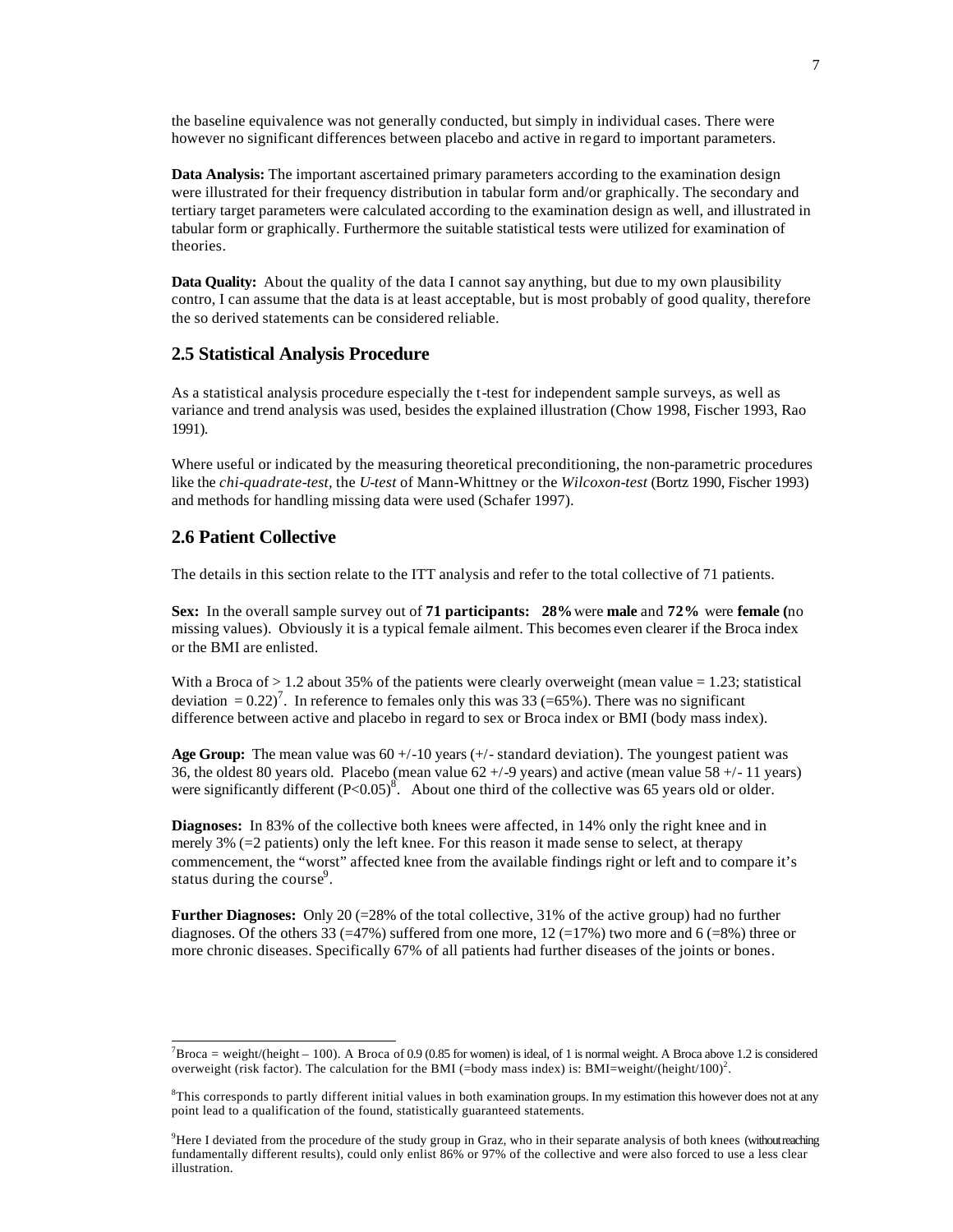**X-ray Findings:** The X-ray findings showed an interarticular space of less than 3mm in 4 (=6%; difference between placebo and active was not significant) cases on only one knee joint and in a further 9 (=13%) cases even on both knees.

**Duration of Suffering:** In only 33 (47%) patients the osteoarthritis problem (painful) existed for less than 5 years. 25 (36%) already suffered between 5-10 years and 12 (17%) for over 10 years (24% active,  $11\%$  placebo). Nevertheless there is no significant difference towards the active group (P<0.1). This shows the patient collective as "difficult" clients, who could with conventional means, despite long or continuous therapy, not really be helped in terms of a status improvement.

**Intensity of Physical Day to Day Strain:** The frequency of 36% of the patients with below average physical strain and only 10% with above average strain shows, together with the frequent overweight that the genesis of the disease is mostly due to lifestyle (overeating, lack of exercise).

**Findings (general condition, subjective general state of health):** Only 10% felt well (none very good) and 65% satisfactory, 22% felt bad and 2 patients (=3%) even very bad.

| Class     | Quarter                      | Absolute frequency | Frequency in % |                    |
|-----------|------------------------------|--------------------|----------------|--------------------|
|           |                              |                    |                | With MV without MV |
|           | Very good                    |                    |                |                    |
|           | good                         |                    | 10             | 10                 |
|           | satisfactory                 | 46                 | 65             | 65                 |
|           | bad                          | 16                 | 22             | 22                 |
|           | Very bad                     |                    |                | 3                  |
|           | Missing values $(=\!\!M\!V)$ | -                  |                |                    |
|           | Sum                          | 76                 | 100            | 100                |
| Min./Max. | 2/5                          | Mean value/median  | 3.18/3         |                    |

#### **Table 01: General Condition (GC)**

**Table 01: General Condition (GC) in 5 classes**  $1 = \text{very good}$ **,**  $5 = \text{very bad}$ **.** The median is 3,2 between satisfactory and bad.

There were no significant differences between the examination and the control group in these as well as in the other variables relevant to the theories.

## **3 Results of the Biometrics Analysis**

### **3.1 Compliance and Tolerance**

**Compliance and Therapy Termination:** 6 patients dropped out of therapy (4 active, 2 placebo). Nonetheless the compliance of the participants can be regarded as good, because:

- only two participants (Nr. 35 of active group, Nr. 70 of the placebo group) dropped out after the first measurement. A connection with the therapy effect is unlikely and also was not reported,
- four further dropouts (3 from the active group Nr. 32, Nr. 33 and Nr. 34; one from the placebo group Nr. 71) only terminated during the follow-up, so only the check measurements were not taken.

All in all 4 patients (1 active, 3 placebo) are classified as latecomers. From the available material it is not discernible for what period of time the therapy phase was shortened for those patients, as all measurements Nr. 0 and 1 to 4 were taken. Because it only concerns one patient of the active group and therapy started in any case before the second measurement the patients concerned can without large error be treated as if they had been present from the beginning.

#### **Evaluation of Undesired Events (UE)**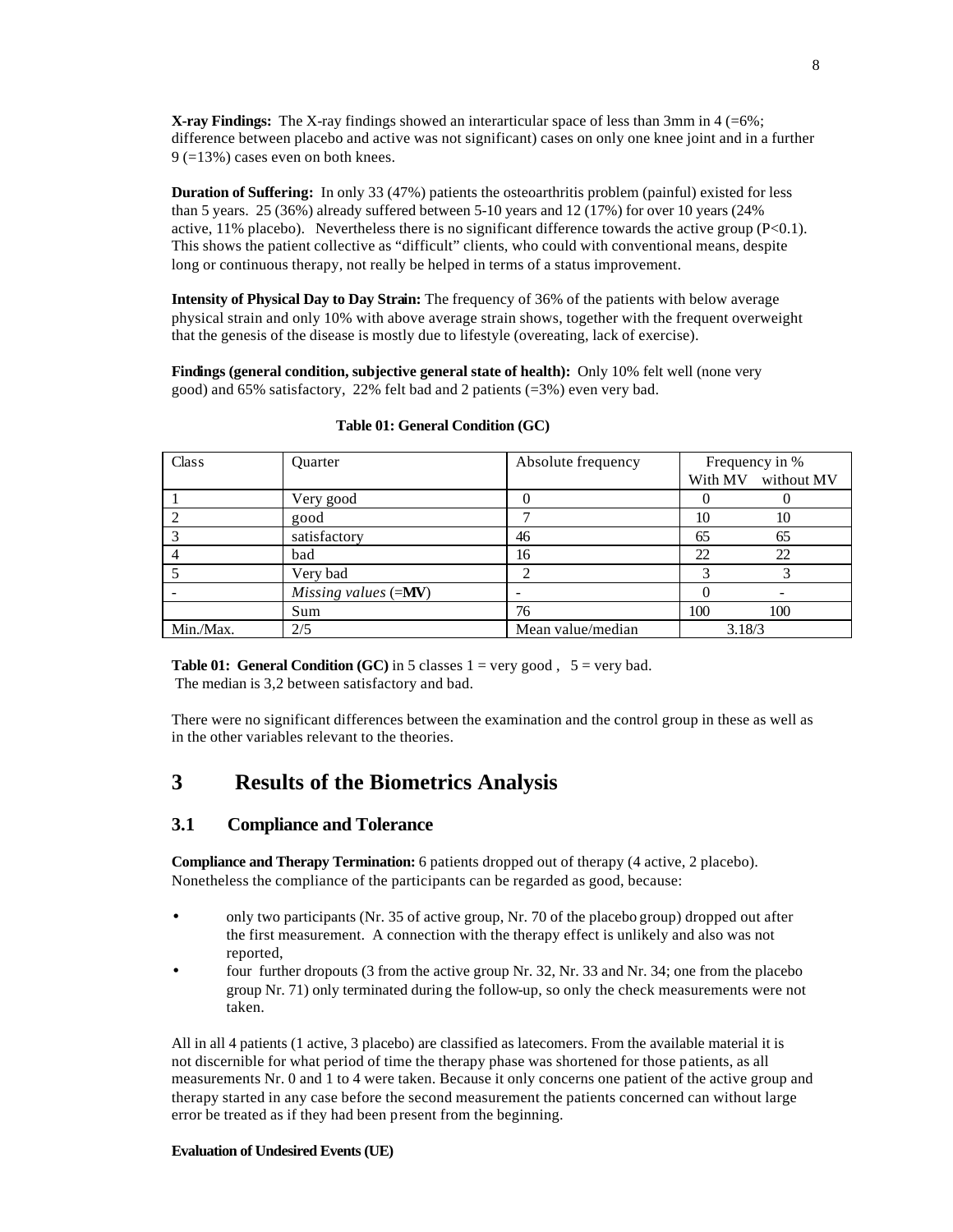**Phase 1: 0 – 4 weeks:** In the first 4 weeks all in all UEs (unexpected events) occurred in 23 patients, 8 active and 15 placebo.

| Type of complication   | <b>Phase 1</b> $(0-4 \text{ weeks})$ |        | <b>Phase 2</b> $(4-6$ weeks) |        | <b>Phase 3</b> $(6-10$ weeks) |        |
|------------------------|--------------------------------------|--------|------------------------------|--------|-------------------------------|--------|
|                        | Placebo                              | Active | Placebo                      | Active | Placebo                       | Active |
| Spinal / joint pain    | 10                                   | 4      | 3                            | 2      | 3                             | 2      |
| Cardiovascular         |                                      |        | 3                            |        |                               |        |
| General pain           |                                      |        |                              |        |                               |        |
| Gynecological problems |                                      | 3      |                              |        |                               |        |
| <b>Dizziness</b>       | 2                                    |        |                              |        |                               |        |
| Tiredness              |                                      |        | $\overline{c}$               |        |                               |        |
| Cold / flu             |                                      |        |                              |        |                               |        |
| Other                  |                                      |        |                              |        |                               |        |
| K.A.                   |                                      |        |                              |        |                               |        |
| Missing values         |                                      |        |                              |        |                               |        |
| Sum                    | 15                                   | 8      | 12                           | 6      | 6                             | 6      |
| Sum total              | 23                                   |        | 18                           |        | Ω                             |        |

#### **Table 02a: Time and Type of Undesired Events:**

**Table 02a: Type of Undesired Events and Steps Taken by the Doctor**: In most cases nothing had to be done. In the cases of spinal / joint pains about 20% were given medicines, more frequently in the placebo than in the active group; in the cardiovascular cases (only placebo) 2 were treated appropriately, this applied also to the 3 gynaecological problem cases. In the cold / flu cases 2 were given antibiotics, in one case the dizziness was treated with medicine; otherwise nothing was done; towards the end of therapy one placebo patient wished to be treated conventionally again.

| Type of complication | Total collective |              | Absolute frequency |        | Frequency in % (no MV) |        |
|----------------------|------------------|--------------|--------------------|--------|------------------------|--------|
|                      | Absolute         | in % (no MV) | Placebo            | Active | Placebo                | Active |
| $0 = none$           | 61               | 88           | 29                 | 32     | 82                     | 94     |
| Hip pain             |                  | 1.5          | 0                  |        | 0                      |        |
| Spinal pain          |                  | 4.5          | $\mathfrak{D}$     |        | 6                      |        |
| Knee pain            | ∍                | 3            | っ                  |        | 6                      |        |
| Raised RR (blood     |                  | 1.5          |                    |        | 3                      |        |
| pressure)            |                  |              |                    |        |                        |        |
| cardiomyopathy       |                  | 1.5          |                    |        |                        |        |
| Missing values       | ∍                |              |                    |        |                        |        |
|                      |                  |              |                    |        |                        |        |
| Sum                  | 71               | 100          | 36                 | 35     | 100                    | 100    |

#### **Table 02b: Types of undesired events (in phase 3):**

**Table 02 b: Types of Undesired Events in Phase 3 and Steps Taken by Doctor:** The **2 active cases**  (hip pain + spinal pain) were treated with medicine; the **6 placebo cases** were treated variously: one spinal pain patient was treated with medicine, a second patient nothing was done; also one patient with knee pain nothing was done, while a second patient demanded standard therapy; nothing was done in the case of the rais ed RR and in the case of cardiomyopathy the appropriate medical procedure was put in place. No patients with complications dropped out of the study. In 88% of all cases (and even 94% of the active group) there were no complications.

Nothing can be said about the UE's intensity as this was not documented, but due to the medical steps that followed it can be assumed that the intensity in all cases, especially in the cases of the active group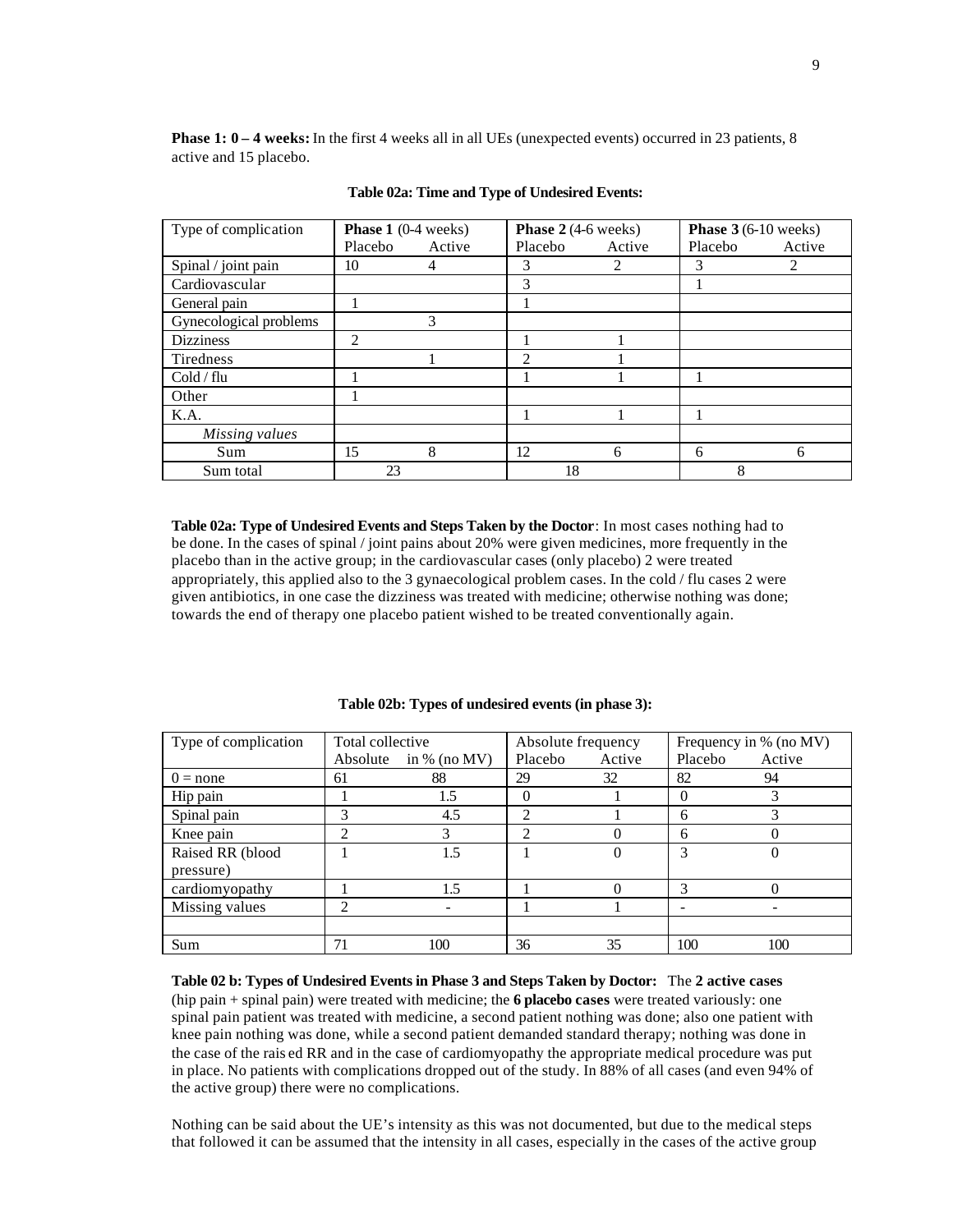was not severe. The decrease of cases during the course of therapy points towards habituation problems with the special situation.

The fact that there were more placebo complications than active group complications leads to the assumption that first and foremost these are complications, which arose from the patients' multimorbidity. The analysis of patients with complications also showed a higher quota of side findings, a higher rate of being overweight (50% above 1.2 Broca) and a higher age (75% older than 55 years).

### **3.2 Effectiveness**

The testing of the effectiveness takes place in three areas, firstly the effect on "knee assessment" and "walking ability" (see theory 1), secondly the development of general pain and finally also the important blood parameters (theory 3). Furthermore the changes are examined in the follow-up (see theory 2).

### **3.2.1 Effect on Knee Assessment (KSS) – Theory 1 and 2**

The scale for knee assessment from the KSS (knee society score, see appendix sample sheet) is made up of several sub scales (knee pain, mobility, stability), deductions due to structural defects (flexion contracture, stretch deficit, tibiofemoral angle) and can have a value between 0 (extremely bad assessment) and 100 (no complaints) (**see Table 3a** and **Illustration 2a**).

| Time           | Situation                       | Placebo<br>Standard<br>Error | Placebo<br>mean | Active<br>mean       | Active<br>Standard<br>Error |
|----------------|---------------------------------|------------------------------|-----------------|----------------------|-----------------------------|
| $\mathbf{1}$   | At commencement of<br>therapy   | 2.4                          | 76.0            | 78.4                 | 3.3                         |
| 2              | During therapy<br>After 4 weeks | 2.4                          | 79.1            | 83.5                 | 2.6                         |
| 3              | End of therapy<br>After 6 weeks | 2.4                          | 78.5            | 84.1                 | 3.1                         |
| $\overline{4}$ | After follow-up                 | 2.5                          | 78.0            | 80.9                 | 3.6                         |
|                | valid                           |                              | 35              | 32                   |                             |
|                | missing                         |                              |                 | 3                    |                             |
|                | Total                           |                              | 36              | 35                   |                             |
|                | Difference beginning            |                              | not             | significant          |                             |
| 1 versus 3     | Course: active                  |                              | significant     | (P<0.02)             |                             |
| 1 versus 3     | Course: placebo                 |                              | not             | significant          |                             |
| 3              | Difference end                  |                              | Trend in favour | of active $(P<0.15)$ |                             |

**Table 03a: Evaluation Knee Assessment** (KSS, max. = 100 = no complaints)

**Table 03a: Course for Evaluation Knee Assessment Placebo Compared to Active:** Table and accompanying Illustration 02a show a significant improvement for the active group (P<0.05) after QRS in comparison to the placebo group, where the improvement was not significant (see Illustration 0.2a).

**Table 03b: Interim Evaluation Knee Assessment** (KSS, max. = 100 = no complaints)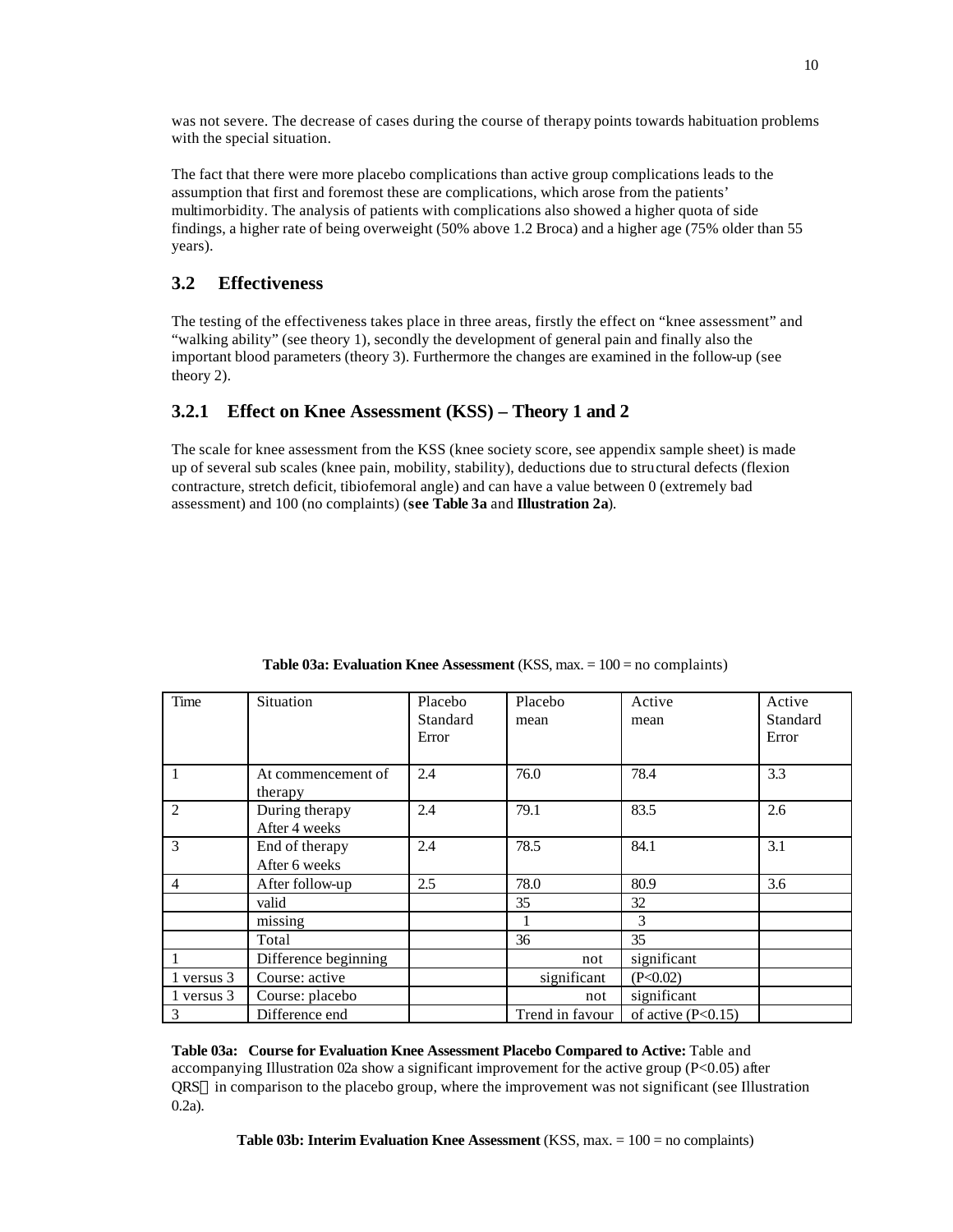| Time           | Situation            | Placebo  | Placebo      | Active            | Active   |
|----------------|----------------------|----------|--------------|-------------------|----------|
|                |                      | Standard | mean         | mean              | Standard |
|                |                      | Error    |              |                   | Error    |
|                | At therapy           | 2.2      | 77.6         | 80.6              | 2.6      |
|                | commencement         |          |              |                   |          |
| 2              | During therapy       | 2.3      | 80.2         | 85.5              | 2.2      |
|                | After 4 weeks        |          |              |                   |          |
| 3              | End of therapy       | 2.4      | 79.8         | 86.9              | 2.4      |
|                | After 6 weeks        |          |              |                   |          |
| $\overline{4}$ | After follow-up      | 2.4      | 79.5         | 83.4              | 2.7      |
|                | After 10 weeks       |          |              |                   |          |
|                | valid                |          | 35           | 32                |          |
|                | missing              |          |              | 3                 |          |
|                | total                |          | 36           | 35                |          |
|                | Difference beginning |          | not          | significant       |          |
| 1 versus 3     | Course: active       |          | significant  | (P<0.01)          |          |
| 1 versus 3     | Course: placebo      |          | not          | significant       |          |
| 3              | Difference end       |          | Sig. towards | Active $(P<0.05)$ |          |

#### **Table 03b: Interim evaluation of knee assessment placebo compared to active (no deductions):**

Table and illustration 03b show a very significant improvement (P<0.01) after QRS $\circledcirc$  for the active group in comparison to the placebo group, which improved only insignificantly; also the difference between the groups is significantly in favour of the active group.

| Time           | Situation                         | Placebo  | Placebo      | Active            | Active   |
|----------------|-----------------------------------|----------|--------------|-------------------|----------|
|                |                                   | standard | mean         | mean              | standard |
|                |                                   | error    |              |                   | error    |
| $\mathbf{1}$   | At commencement<br>of therapy     | 2.3      | 31.3         | 32.9              | 2.4      |
| $\overline{2}$ | During therapy<br>After 4 weeks   | 2.3      | 32.6         | 37.7              | 2.0      |
| 3              | End of therapy<br>After 6 weeks   | 2.4      | 32.6         | 37.7              | 2.0      |
| $\overline{4}$ | After follow-up<br>After 10 weeks | 2.3      | 31.8         | 35.7              | 2.5      |
|                | valid                             |          | 35           | 32                |          |
|                | missing                           |          |              | 3                 |          |
|                | total                             |          | 36           | 35                |          |
| 1              | Difference                        |          | not          | significant       |          |
|                | beginning                         |          |              |                   |          |
| 1 versus 3     | Course: active                    |          | significant  | (P<0.01)          |          |
| 1 versus 3     | Course: placebo                   |          | not          | significant       |          |
| 3              | Difference end                    |          | Sig. towards | Active $(P<0.05)$ |          |

**Table 03c: Knee Pain** (KSS, max. = 50 = without complaints)

**Table 03c: Course Knee Pain Placebo Compared to Active:** Table and accompanying illustration 02c show a significant improvement  $(P<0.01)$  for the active group after QRS $\circledR$  in comparison to placebo, which improved only insignificantly. Also the difference between the groups is significantly in favour of active (P<0.05).

**Table 03d: Valuation Knee Function** (KSS, max. = 100 = without complaints)

| m<br>11me | $\sim$<br>Situation | Placebo  | Placebo | Active | Active   |
|-----------|---------------------|----------|---------|--------|----------|
|           |                     | Standard | mean    | mean   | standard |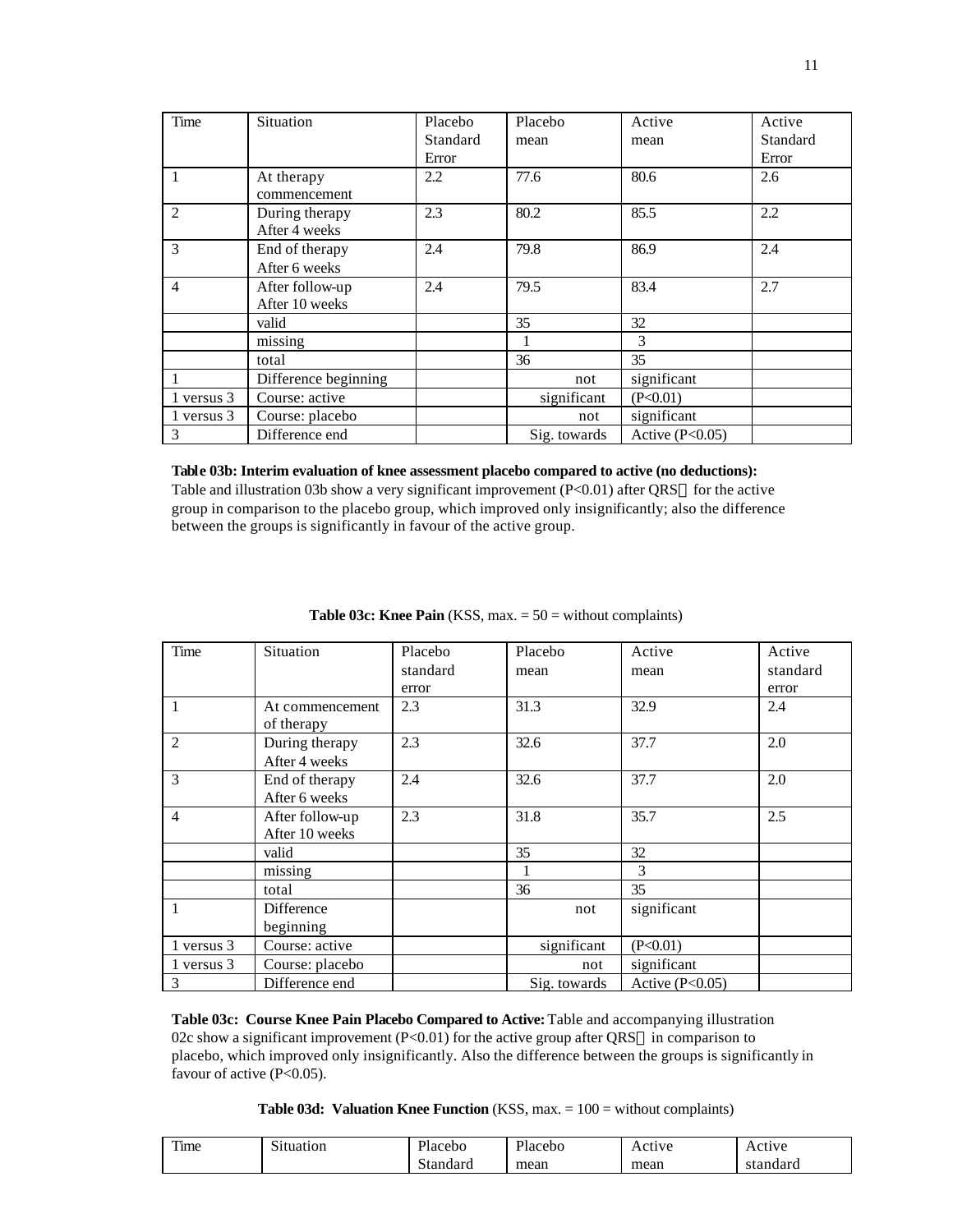|                |                                   | error |             |             | error |
|----------------|-----------------------------------|-------|-------------|-------------|-------|
|                | At commencement<br>of therapy     | 2.2   | 66.9        | 73.4        | 2.5   |
| 2              | During therapy<br>After 4 weeks   | 2.9   | 66.5        | 76.3        | 2.8   |
| 3              | End of therapy<br>After 6 weeks   | 2.5   | 69.4        | 74.7        | 2.7   |
| $\overline{4}$ | After follow-up<br>After 10 weeks | 2.8   | 66.8        | 75.7        | 3.0   |
|                | valid                             |       | 33          | 34          |       |
|                | missing                           |       | 3           |             |       |
|                | total                             |       | 36          | 35          |       |
|                | Difference                        |       | Slightly    |             |       |
|                | beginning                         |       | significant | (P<0.1)     |       |
| 1 versus 3     | Course: active                    |       | not         | significant |       |
| 1 versus 3     | Course: placebo                   |       | not         | significant |       |
| 3              | Difference end                    |       | not         | significant |       |

**Table 03d: Course of Evaluation of Knee Function Placebo Compared to Active:** Table and accompanying Illustration 02d show no significant improvement after QRS® for the active group, but neither for placebo, which improved in the short term. Only after 10 weeks is the difference significant towards the active group.

| Time           | Situation            | Placebo  | Placebo       | Active           | Active   |
|----------------|----------------------|----------|---------------|------------------|----------|
|                |                      | standard | mean          | mean             | standard |
|                |                      | error    |               |                  | error    |
|                | At commencement of   | 2.2      | 66.9          | 73.4             | 2.5      |
|                | therapy              |          |               |                  |          |
| $\overline{2}$ | During therapy       | 2.9      | 66.7          | 76.3             | 2.8      |
|                | After 4 weeks        |          |               |                  |          |
| 3              | End of therapy       | 2.5      | 69.4          | 74.7             | 2.7      |
|                | After 6 weeks        |          |               |                  |          |
| $\overline{4}$ | After follow-up      | 2.8      | 66.8          | 75.7             | 3.0      |
|                | After 10 weeks       |          |               |                  |          |
|                | valid                |          | 33            | 34               |          |
|                | missing              |          | 3             |                  |          |
|                | total                |          | 36            | 35               |          |
|                | Difference beginning |          | Trend towards | Active $(P<0.1)$ |          |
| 1 versus 3     | Course: active       |          | not           | significant      |          |
| 1 versus 3     | Course: placebo      |          | significant   | (P<0.05)         |          |
| 3              | Difference end       |          | not           | significant      |          |

**Table 03e: Interim Evaluation Knee Function** (KSS, max. = 100 = no complaints)

**Table 03e: Course of Evaluation of Knee Assessment Placebo Compared to Active:** Table and Illustration 02e show no significant improvement after QRS® for the active group in comparison to the placebo group, which only improved significantly; also the difference between the groups is not significant towards active at the end of therapy.

|  | <b>Table 03f: Walking Ability</b> (KSS, max. $= 50$ = no complaints) |  |  |
|--|----------------------------------------------------------------------|--|--|
|--|----------------------------------------------------------------------|--|--|

| time | situation       | Placebo<br>standard | <b>Placebo</b><br>mean | Active<br>mean | Active<br>standard |
|------|-----------------|---------------------|------------------------|----------------|--------------------|
|      |                 | error               |                        |                | error              |
|      | At commencement | -<br>Ι.,            | 33.1                   | 35.7           | L.J                |
|      | of therapy      |                     |                        |                |                    |
|      | During therapy  |                     | 31.7                   | 37.1           |                    |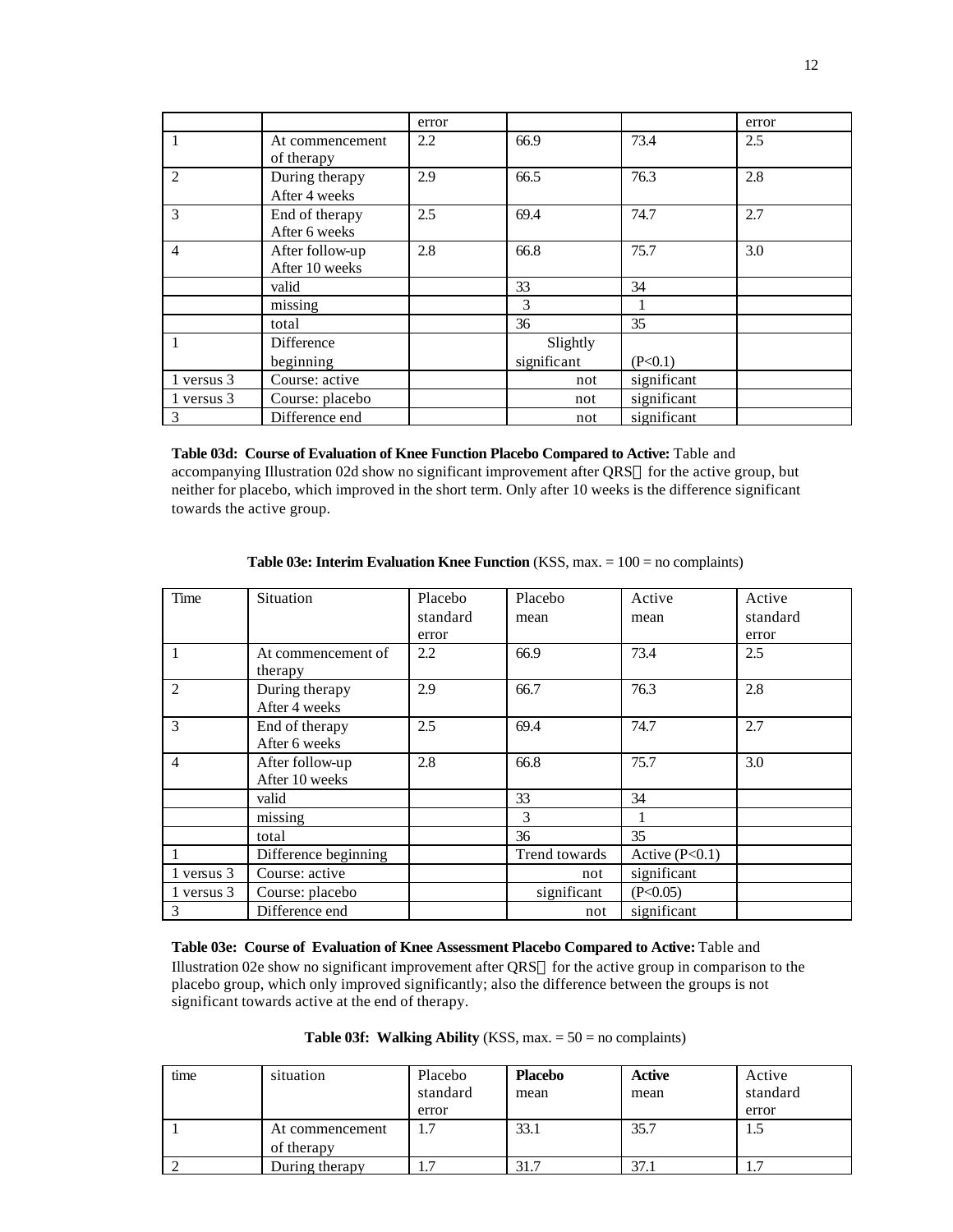|            | After 4 weeks   |     |              |             |     |
|------------|-----------------|-----|--------------|-------------|-----|
| 3          | End of therapy  | 2.5 | 32.1         | 36.8        | 1.6 |
|            | After 6 weeks   |     |              |             |     |
| 4          | After follow-up | 1.8 | 32.6         | 37.1        | 1.6 |
|            | After 10 weeks  |     |              |             |     |
|            | valid           |     | 33           | 34          |     |
|            | missing         |     | 3            |             |     |
|            | total           |     | 36           | 35          |     |
|            | Difference      |     | not          | significant |     |
|            | beginning       |     |              |             |     |
| 1 versus 3 | Course: active  |     | not          | significant |     |
| 1 versus 3 | Course: placebo |     | declined     |             |     |
| 3          | Difference end  |     | Sig. towards | Active      |     |
|            |                 |     |              | (P<0.05)    |     |

**Table 03f: Course of Knee Pain Placebo Compared to Active:** Table and accompanying Illustration 02f show only a slight improvement after QRS® for the active group, but for placebo even a decline. The difference between the groups is significantly towards the active group at the end of therapy  $(P<0.05)$ .



**Illustration 02 a: Development of Evaluation of Knee Assessment (KSS** - mean value comparison): The initial conditions are, despite slightly better values in the case of the active group not significantly different. The improvement during the course of therapy (0 to 6 weeks) is only significant in the active group (P<0.02). Also the results after  $QRS@$  tend to be in favour of the active group (P<0.15). In the follow-up the values deteriorate towards the initial values.

(\* The values after 2 weeks and after 8 weeks are linearly interpolated)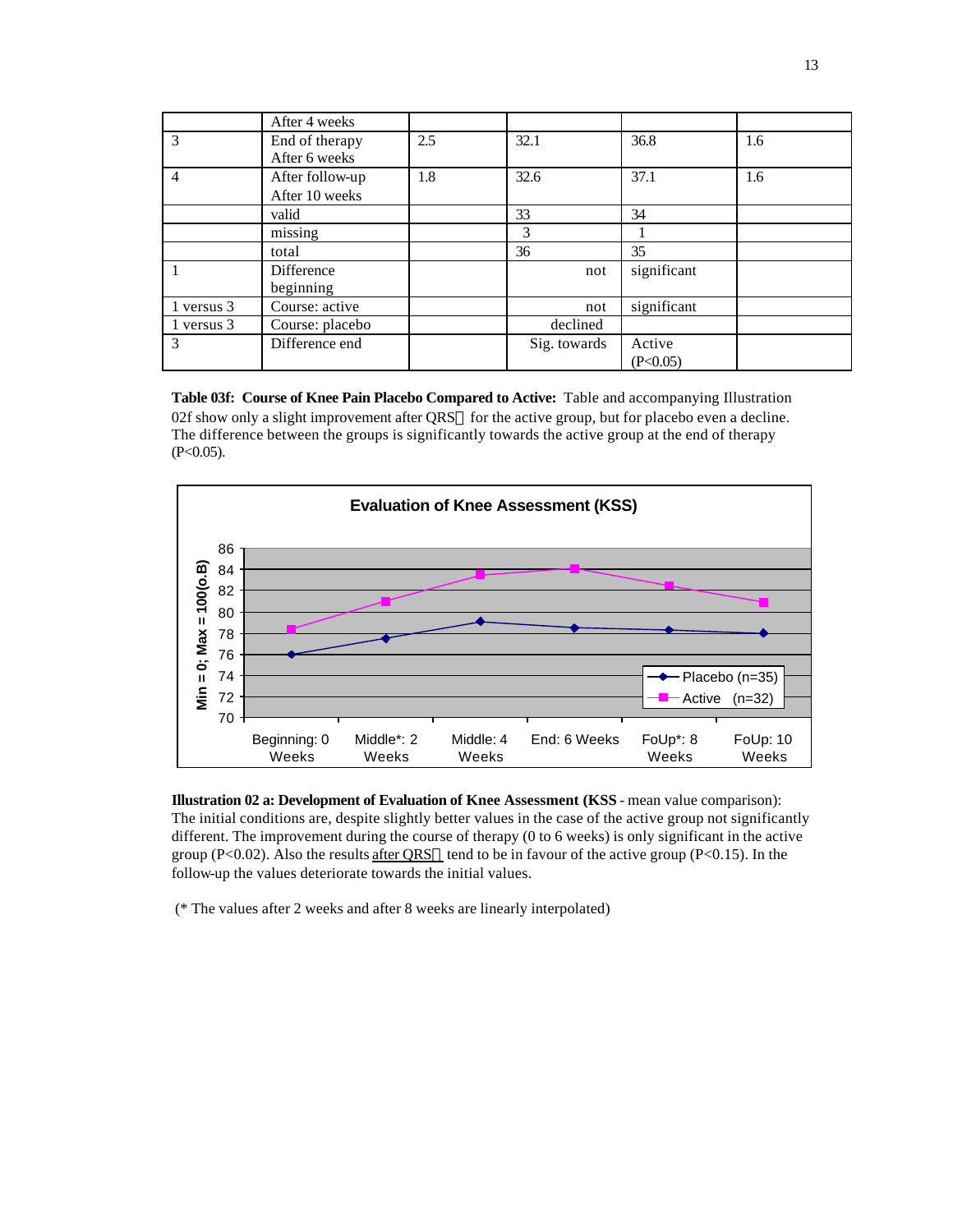





**Illustration 02 c: Development of Knee Pain (KSS):** The initial conditions are not significantly different. The improvement during the course of therapy (0 to 6 weeks) is only significant in the active group ( $P < 0.01$ ). Also the result after QRS® is significantly in favour of the active group ( $P < 0.05$ ). In the follow-up the values deteriorate again towards the initial values.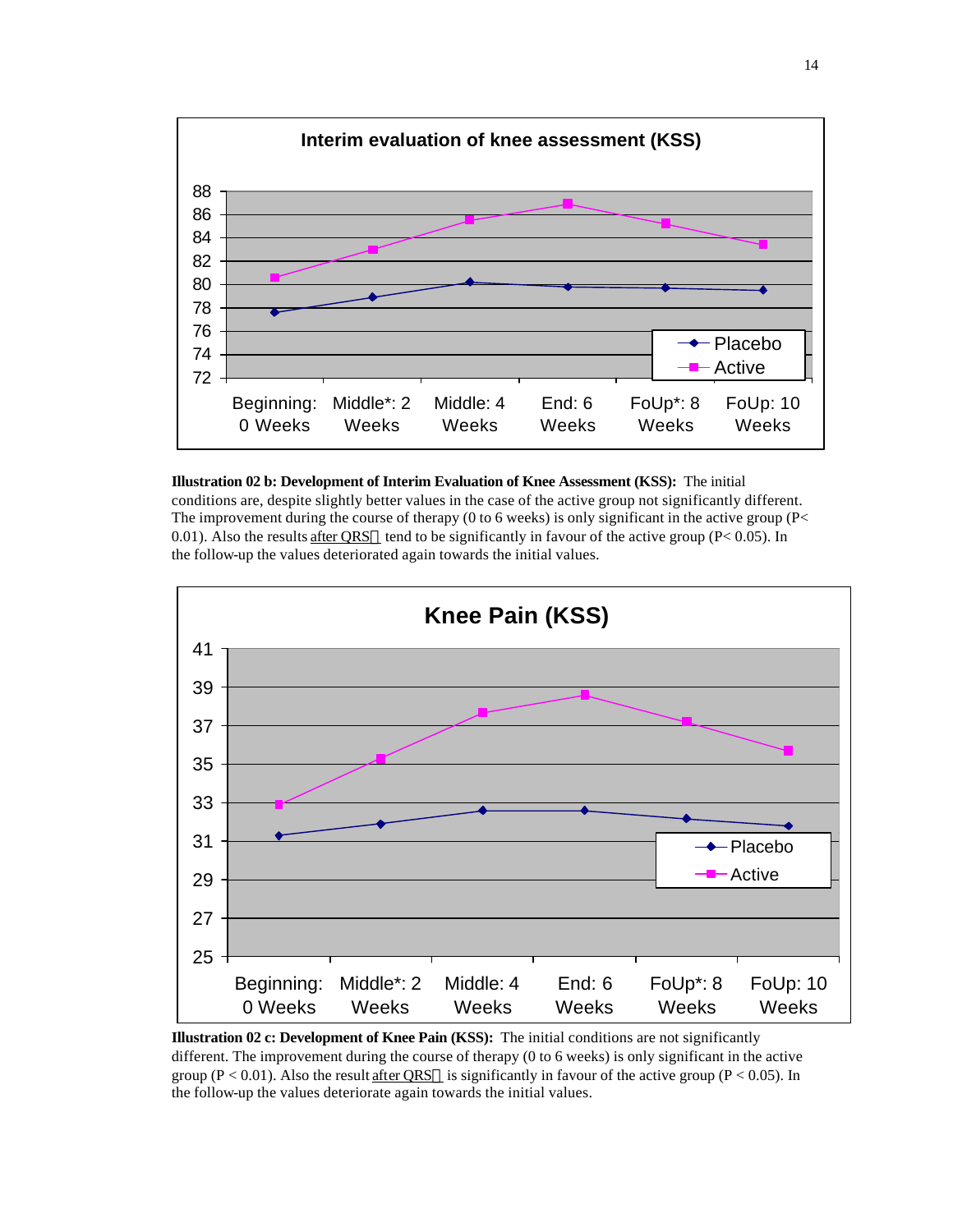





#### **Illustration 02 e: Development of Interim Evaluation of Knee Function (KSS):** The initial

conditions tend to be better in the active group  $(P<0.1)$ . The improvement during the course of therapy (0 to 4 weeks and 8) is only significant in the active group ( $P < 0.05$ ). Also the results after QRS $\circledcirc$  is significantly in favour of the active group ( $P < 0.05$ ). In the follow-up the values of the active group improved again towards the 4 weeks value.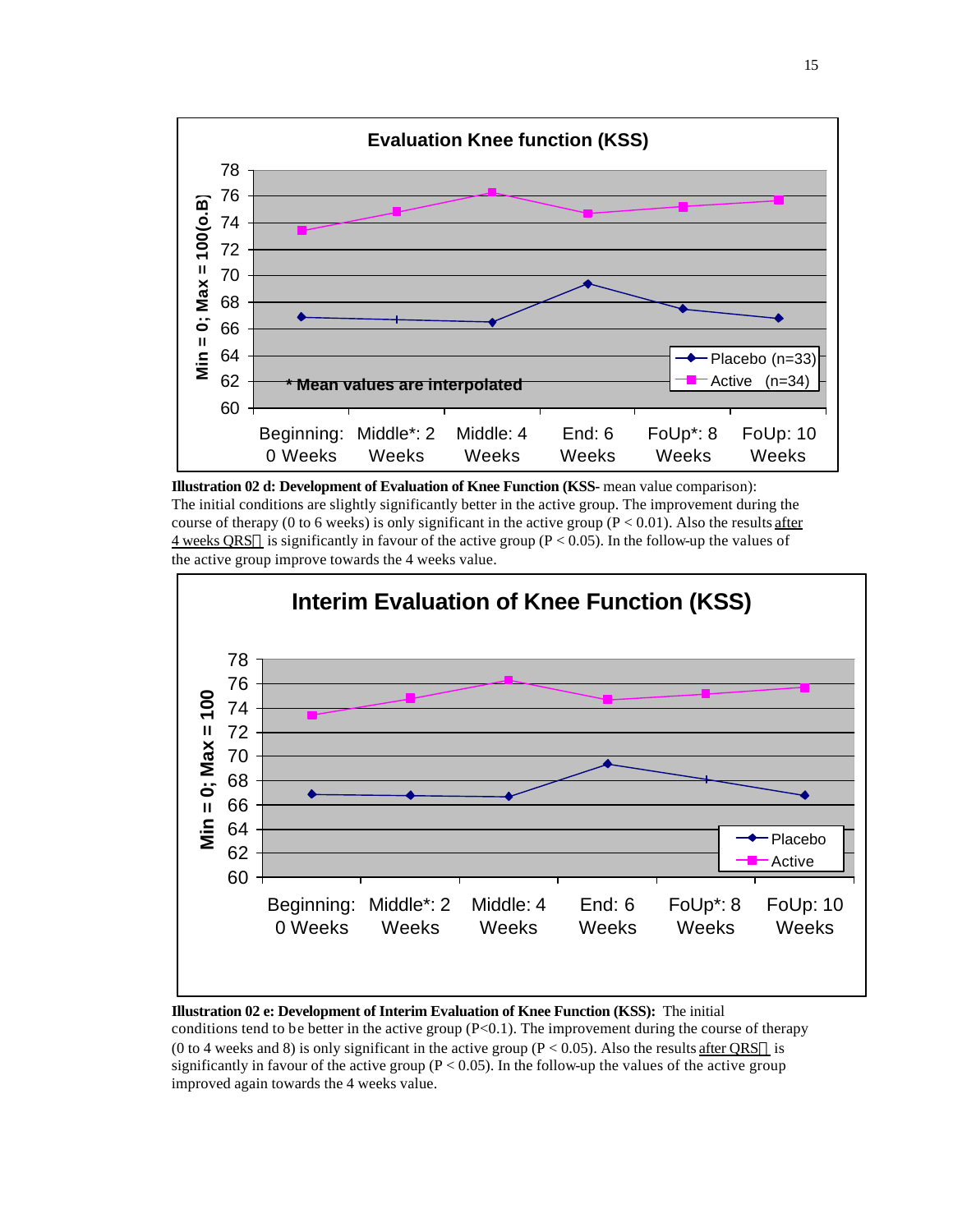

**Illustration 02 f: Walking Ability (KSS)** (mean value comparison: placebo =35 Pbn, active = 32 Pbn): The initial conditions are not significantly different. The improvement during the course of therapy (0 to 4 and 8 weeks) is significant for the active group (P<0.05). Also the finding after QRS $\circledR$ is significantly in favour of the active group  $(P<0.05)$ . in the follow-up the values for the active group improve again towards the 4- week value.

**Interpretation of the Findings Knee Assessment and Knee Function:** The development of the active group regarding knee assessment was in all three variables clearly superior to the placebo situation. Due to the insignificance of the initial difference it should not matter that the initial values in the active group were basically better than in the placebo group. The slow decrease in the follow-up phase should be noted. This signals the necessity of at least longer therapy duration.

The examinations on function show their maxima at 4 weeks of therapy but at first decrease, then recover during the follow-up. Regardless of the fact that these findings should be checked in a further study, it indicates that after initial success there is in certain indications a remission, which only later can be compensated for (and with longer therapy maybe even overcompensated).

## **3.2.2 Effect on the General Pain and State of Health Situation (Theory 1 and 2)**

This sub-theory was also possible to be checked with several parameters, which were practicable and available. As direct pain parameters these were:

- *pain severity (5 scale); pain severity (11 scale); pain severity (100 scale); pain sensitivity (5 scale) (see tables 4),*
	- and as indicators for the general state of health: • *general condition GC (5 scale, subjective general state of health (5 scale) (see tables 5),*
- and as indicators for limitations due to pain and functional limitations or/and the hope for an additive effect of QRS® and conventional therapy:
- *frequency of medicines (prescribed medicines), dosage of medication, frequency of doctors' consultations (see tables 6)*

| Time | Time of examination           | Placebo<br>standard | Placebo<br>mean | Active<br>mean | Active<br>standard |
|------|-------------------------------|---------------------|-----------------|----------------|--------------------|
|      |                               | error               |                 |                | error              |
|      | At commencement of<br>therapy | .09                 | 2.28            | 2.15           | .10                |

### **Table 04a: Pain Severity** (5 scale 0=none, 4=extreme)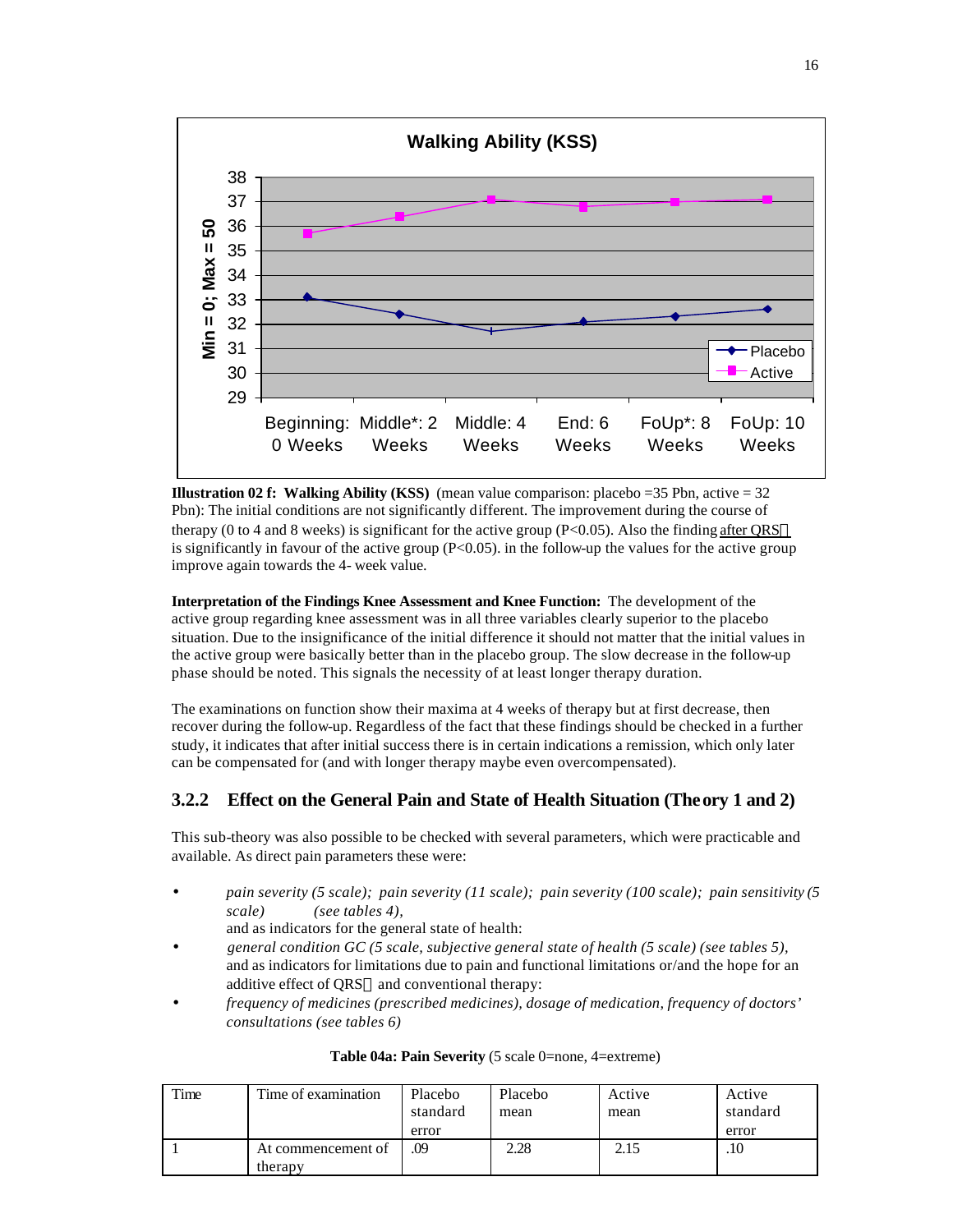| 2              | During therapy, after<br>4 weeks   | .12  | 1.89                   | 1.63                              | .11                     |
|----------------|------------------------------------|------|------------------------|-----------------------------------|-------------------------|
| 3              | End of therapy, after<br>6 weeks   | .10  | 1.91                   | 1.32                              | .13                     |
| $\overline{4}$ | After follow-up,<br>after 10 weeks | .12  | 1.91                   | 1.55                              | .16                     |
|                | valid                              |      | 35                     | 33                                |                         |
|                | $\overline{\text{missing}}$        |      |                        | 2                                 |                         |
|                | total                              |      | 36                     | 35                                |                         |
| 1 versus 3     | Course: placebo or<br>active       | very | Significant<br>(P<.01) | highly                            | Significant<br>(P<.001) |
|                | Difference beginning:              |      | not                    | significant                       |                         |
|                | P versus a                         |      |                        |                                   |                         |
| 3              | Difference end:<br>p versus a      |      | Highly<br>significant  | In favour of<br>Active $(P<.001)$ |                         |

**Table 04a: Course of Pain Severity (=Actual Pain Conception) Placebo Versus Active:** Table and accompanying Illustration 03a show a parallel improvement for active and placebo, but a stronger improvement for active (P<0.001).

| Time           | Time of examination    | Placebo       | Placebo     | Active         | Active          |
|----------------|------------------------|---------------|-------------|----------------|-----------------|
|                |                        | standard      | mean        | Mean           | standard        |
|                |                        | error         |             |                | error           |
| 1              | At commencement of     | $\cdot$       | 5.75        | 5.35           | $\cdot$         |
|                | therapy                |               |             |                |                 |
| $\mathfrak{D}$ | During therapy, after  | $\cdot$ 3     | 4.72        | 4.23           | .3              |
|                | 4 weeks                |               |             |                |                 |
| 3              | End of therapy, after  | $\mathcal{A}$ | .54         | 3.71           | .3              |
|                | 6 weeks                |               |             |                |                 |
| $\overline{4}$ | After follow-up, after | $\cdot$ 3     | 5.00        | 4.43           | $.4\phantom{0}$ |
|                | 10 weeks               |               |             |                |                 |
|                | valid                  |               | 35          | 33             |                 |
|                | missing                |               |             | $\overline{2}$ |                 |
|                | total                  |               | 36          | 35             |                 |
| 1 versus       | Course: placebo or     | very          | Significant | very           | Significant     |
| 3              | active                 |               | (P<.01)     |                | (P<.01)         |
| 1              | Difference beginning:  |               | not         | significant    |                 |
|                | P versus a             |               |             |                |                 |
| 3              | Difference end:        |               | Trend in    | Active         |                 |
|                | p versus a             |               | favour of   | (P<0.1)        |                 |

#### **Table 04b: Pain Severity** (11 scale 0=none, 10=extreme)

**Table 04b: Course of Pain Severity Placebo Versus Active:** Table shows a parallel improvement for active and placebo (P<0.02). The advantage for the active group is not as obvious as in table 04a.

| Time | Time of examination   | Placebo  | Placebo | Active | Active   |
|------|-----------------------|----------|---------|--------|----------|
|      |                       | standard | mean    | mean   | standard |
|      |                       | error    |         |        | error    |
|      | At therapy            | 2.2      | 58.1    | 54.6   | 2.3      |
|      | commencement          |          |         |        |          |
|      | During therapy, after | 3.0      | 47.9    | 42.3   | 2.6      |
|      | 4 weeks               |          |         |        |          |

**Table 04c: Pain Severity** (NAS=100scale: 0=none, 100=extreme)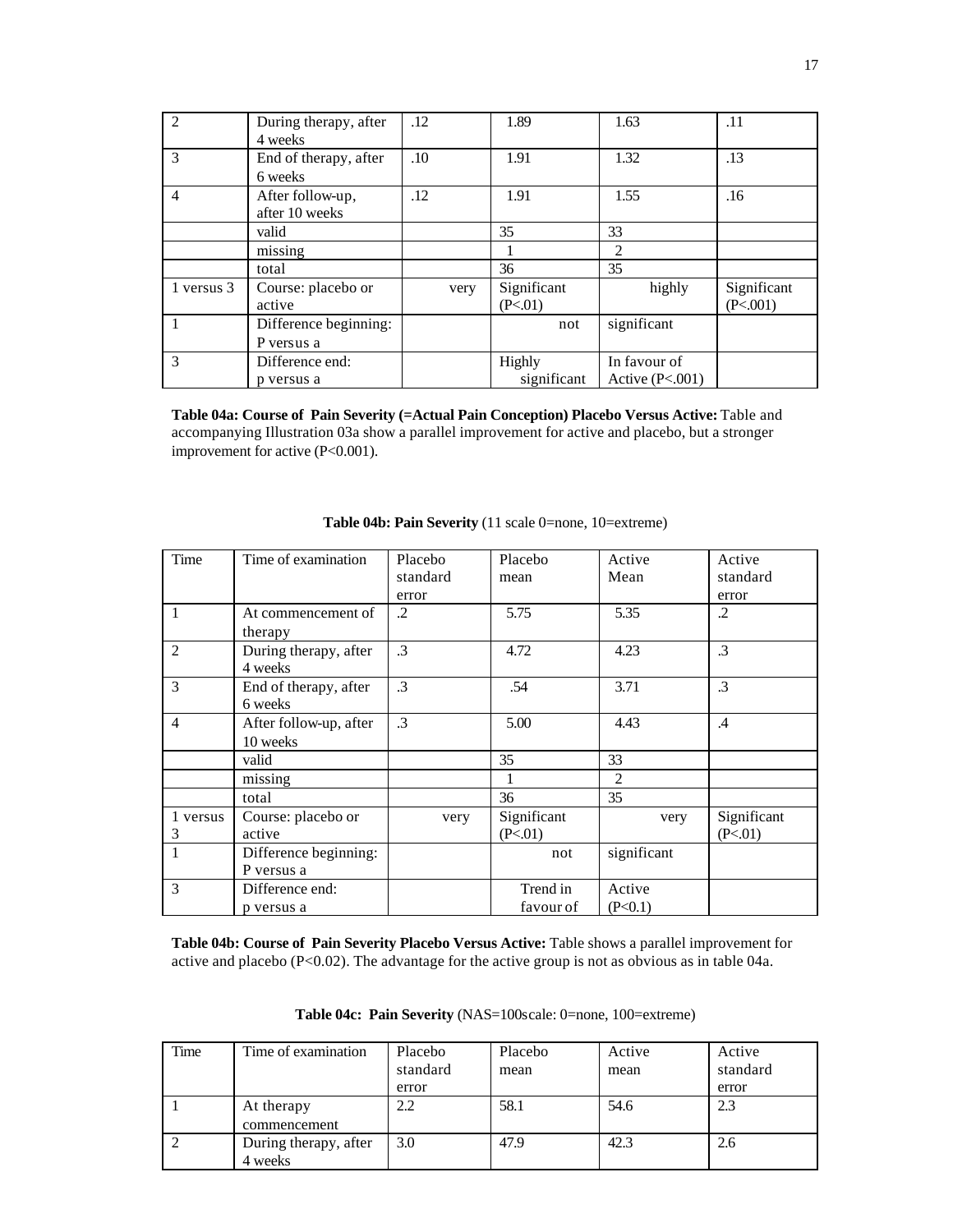|          | End of therapy, after  | 3.1  | 45.2          | 36.8        | 3.4         |
|----------|------------------------|------|---------------|-------------|-------------|
|          | 6 weeks                |      |               |             |             |
| 4        | After follow-up, after | 2.9  | 51.3          | 44.5        | 3.8         |
|          | 10 weeks               |      |               |             |             |
|          | valid                  |      | 34            | 34          |             |
|          | missing                |      | 2             |             |             |
|          | total                  |      | 36            | 35          |             |
| 1 versus | Course: placebo or     | very | Significant   | highly      | Significant |
| 3        | active                 |      | (P<.01)       |             | (P<.001)    |
|          | Difference beginning:  |      | not           | significant |             |
|          | p versus a             |      |               |             |             |
| 3        | Difference end:        |      | Significantly | Active      |             |
|          | p versus a             |      | in favour of  | (P<.05)     |             |

**Table 04c: Course of Pain Severity Placebo Versus Active:** Table shows a parallel improvement for active and placebo, but more obvious for the active group (P<0.05).

| Time                        | Time of examination              | Placebo     | Placebo        | Active          | Active   |
|-----------------------------|----------------------------------|-------------|----------------|-----------------|----------|
|                             |                                  | standard    | Mean           | mean            | standard |
|                             |                                  | error       |                |                 | error    |
| 1                           | At commencement of               | .07         | 2.19           | 2.09            | .10      |
|                             | therapy                          |             |                |                 |          |
| $\mathcal{D}_{\mathcal{L}}$ | During therapy, after<br>4 weeks | .11         | 1.79           | 1.56            | .12      |
| $\mathcal{E}$               | End of therapy, after<br>6 weeks | .12         | 1.79           | 1.28            | .13      |
| $\overline{4}$              | After follow-up, after           | .10         | 2.08           | 1.54            | .15      |
|                             | 10 weeks                         |             |                |                 |          |
|                             | valid                            |             | 33             | 30              |          |
|                             | missing                          |             | $\mathcal{F}$  | 5               |          |
|                             | total                            |             | 36             | 35              |          |
| 1 versus 3                  | Course: placebo or               | significant | (P<.05)        | <b>Highly</b>   | (P<.001) |
|                             | active                           |             |                | significant     |          |
| 1                           | Difference beginning:            |             | not            | significant     |          |
|                             | p versus a                       |             |                |                 |          |
| 3                           | Difference end:                  |             | Very           | Favour of       |          |
|                             | p versus a                       |             | significant in | active $(P<.1)$ |          |

**Table 04d: Pain Sensitivity** (5 scale: 0=neutral, 4=unbearable)

Table 04d: Course of (Actual) Pain Sensitivity Placebo Versus Active: Table and accompanying Illustration 03b show an improvement for both active and placebo, but more obvious for the active group (P<0.01)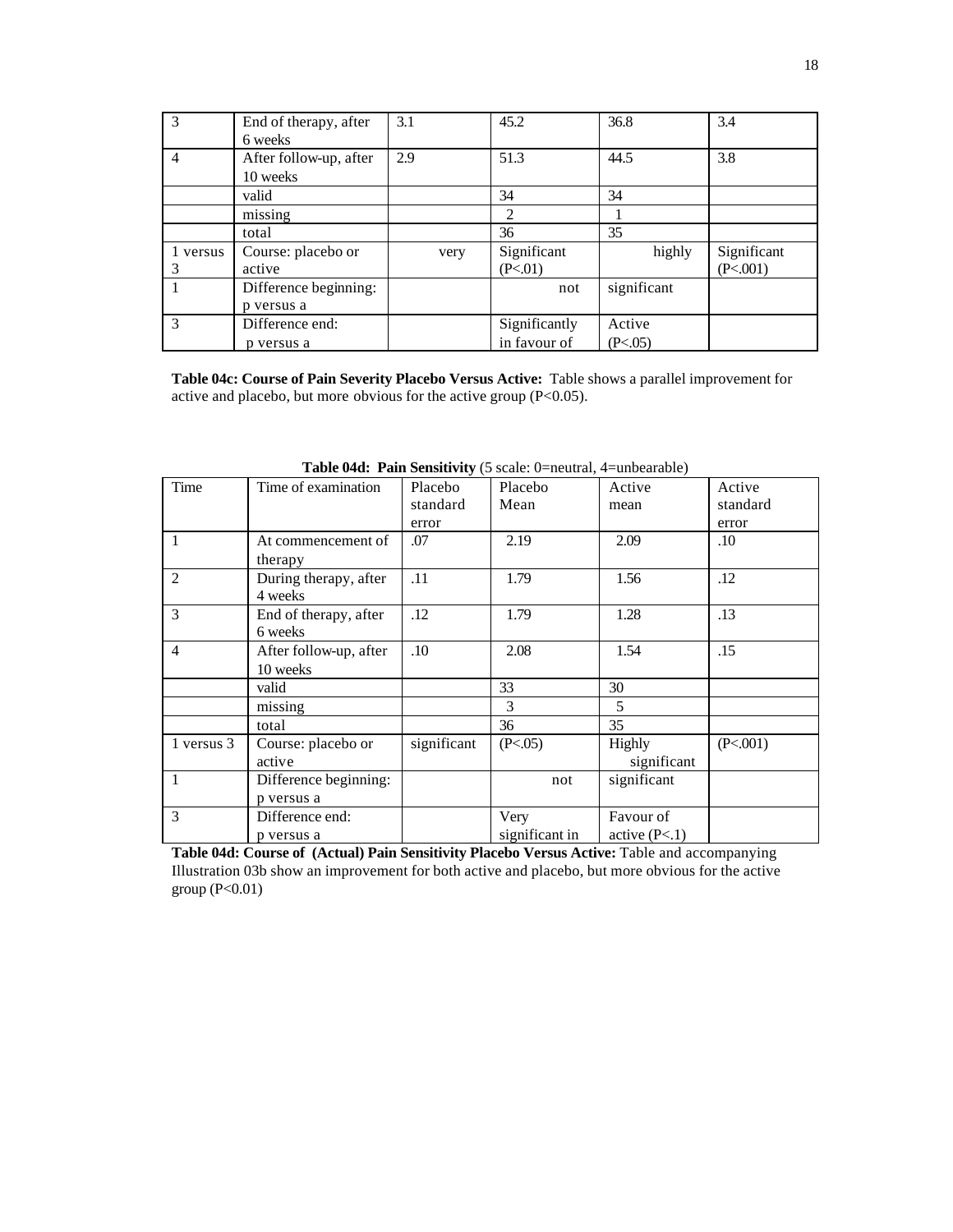

All indicators verify equally the effectiveness for active clearly stronger than for placebo, even if this is not equally well discernible in all scales. Probably the judges are overtaxed by the supposed higher accuracy, as has been known from other studies.

**Illustration 03a: Pain Severity** (mean value comparison): The initial conditions are not significantly different. The improvement during the course of therapy (0 to 6 weeks) is highly significant for the active group (P<0.001). Also the findings after QRS $\odot$  is significantly in favour of the active group (P<0.001). In the follow-up the values for the active group worsened towards the 4-week value.



**Illustration 03b: Pain Sensitivity** (mean value comparison): The initial conditions are not significantly different. The improvement during the course of therapy (0 to 6 weeks) is highly significant for the active group ( $P<0.001$ ). Also the findings after QRS $\circledcirc$  are significantly in favour of the active group  $(P<0.01)$ . In the follow-up the active group worsened towards the 4 week value, while the placebo group almost worsened towards the initial value.

For graphic visualization for **Illustration 4a** in terms of pain severity Table 4a (5 scale) was used and for **Illustration 4b** the pain sensitivity (5 scale). Here it is interesting that the differences are mo re obvious in the sensitivity than in the supposedly (or real) more objective "pain assessment".

Basically similar correlation can be found for all indicators of the general state of health, here the doctor's opinion (GC) and the patient's opinion (subjective general state of health) do not vary much (see tables 5a and 5b).

|      | <b>Table 05a: General Condition GC</b> (5 scale: 1=very good, 5=very bad) |         |         |        |        |  |  |  |  |
|------|---------------------------------------------------------------------------|---------|---------|--------|--------|--|--|--|--|
| Time | Time of examination                                                       | Placebo | Placebo | Active | Active |  |  |  |  |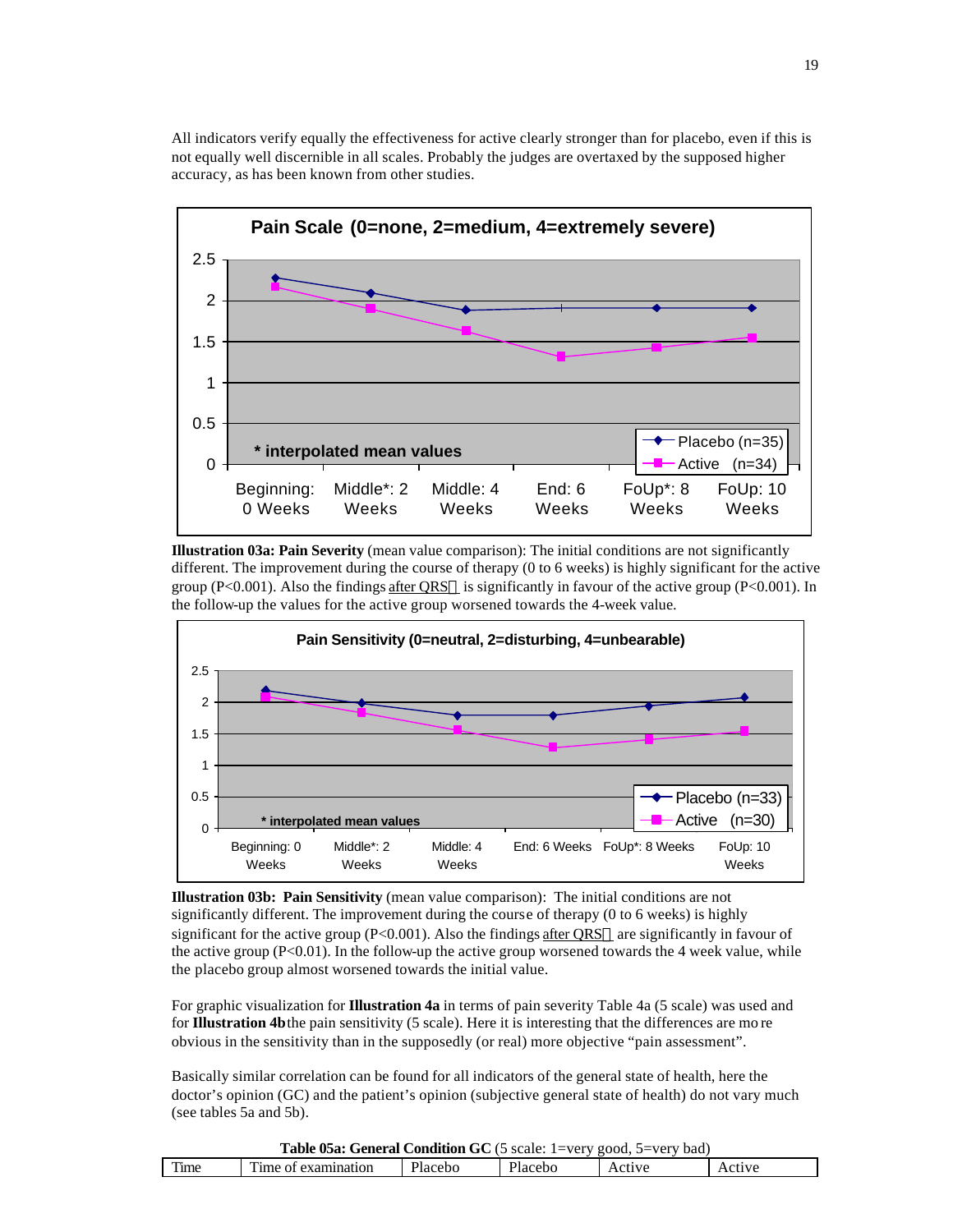|                |                                  | standard | mean          | mean           | standard    |
|----------------|----------------------------------|----------|---------------|----------------|-------------|
|                |                                  | error    |               |                | error       |
| 1              | At therapy                       | $.10\,$  | 3.11          | 3.23           | .11         |
|                | commencement                     |          |               |                |             |
| 2              | During therapy, after 4<br>weeks | .13      | 2.74          | 2.91           | .11         |
| 3              | End of therapy, after 6<br>weeks | .13      | 2.91          | 2.64           | .13         |
| $\overline{4}$ | After follow-up, after           | .15      | 3.09          | 3.03           | .14         |
|                | 10 weeks                         |          |               |                |             |
|                | valid                            |          | 35            | 33             |             |
|                | missing                          |          |               | $\overline{c}$ |             |
|                | total                            |          | 36            | 35             |             |
| 1 versus       | Course: placebo                  | not      | Significant   | highly         | Significant |
| 3              | versus active                    |          |               |                | (P<.001)    |
| 1              | Difference beginning:            |          | not           | significant    |             |
|                | p versus a                       |          |               |                |             |
| 3              | Difference end: p                |          | Significantly | Active         |             |
|                | versus a                         |          | in favour of  | (P<.05)        |             |

**Table 05a: General Condition GC** (scales, mean value comparison): The initial conditions are not significantly different. The improvement during the course of therapy (0 to6 weeks) is only in the active group highly significant and the result at the end of therapy, even with worse initial values, is significantly better (P<0.05, t-test single sided).

| Time           | Time of examination    | Placebo  | Placebo       | Active         | Active      |
|----------------|------------------------|----------|---------------|----------------|-------------|
|                |                        | standard | mean          | mean           | standard    |
|                |                        | error    |               |                | error       |
| $\mathbf{1}$   | At commencement of     | .10      | 3.11          | 3.23           | .11         |
|                | therapy                |          |               |                |             |
| $\overline{2}$ | During therapy, after  | .13      | 2.83          | 2.97           | .11         |
|                | 4 weeks                |          |               |                |             |
| 3              | End of therapy, after  | .13      | 2.97          | 2.61           | .13         |
|                | 6 weeks                |          |               |                |             |
| $\overline{4}$ | After follow-up, after | .15      | 3.06          | 2.97           | .14         |
|                | 10 weeks               |          |               |                |             |
|                | valid                  |          | 35            | 33             |             |
|                | missing                |          |               | $\overline{2}$ |             |
|                | total                  |          | 36            | 35             |             |
| 1 versus 3     | Course: placebo        | not      | significant   | highly         | significant |
|                | versus active          |          |               |                |             |
| $\mathbf{1}$   | Difference beginning:  |          | not           | significant    |             |
|                | p versus a             |          |               |                |             |
| 3              | Difference end:        |          | Significantly | Active         |             |
|                | p versus a             |          | in favour of  | (P<.05)        |             |

**Table 05b: Subjective General State of Health** (5 scale: 1=very good, 5= very bad)

**Table 05b: Subjective General State of Health** (scale, mean value comparison): The initial conditions are not significantly different. The improvement during the course of therapy (0 to 6 weeks) is only in the active group highly significant, and the result at the end of therapy, even with worse initial values is significantly better (P<0.005).

For graphic visualization for **Illustration 4a** in terms of GC table 4a (5 scale) and for **Illustration 4b** the state of health (5 scale) was used. Here it is interesting that the difference in patient sensitivity were also here more obvious than in the supposedly (or real) more objective "assessment" of GC by the examining doctor.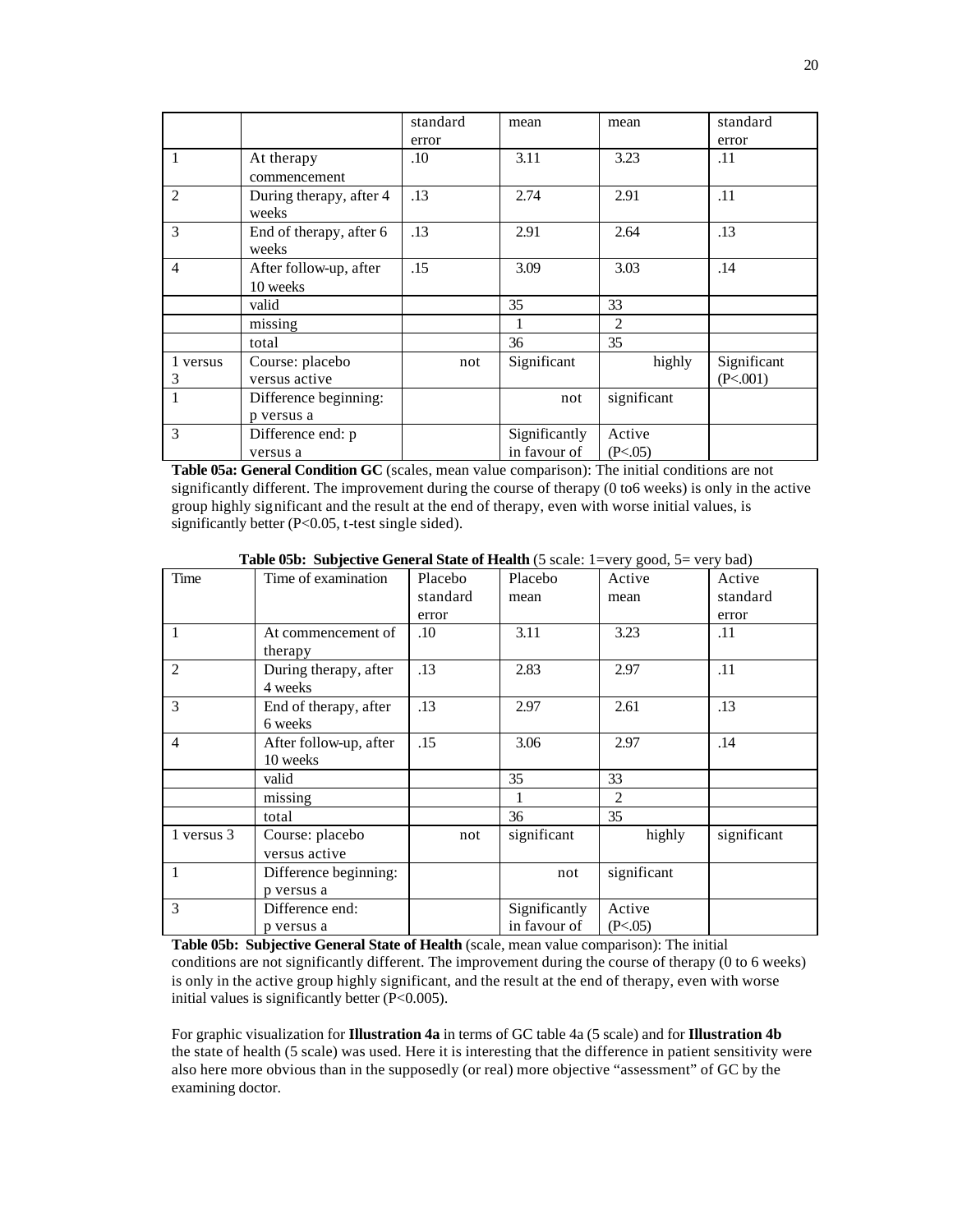

**Ilustration 04a: General Condition** (mean value comparison): The initial conditions are not significantly different. The improvement during the course of therapy (0 to 6 weeks) is highly significant in the active group  $(P<0.001)$ . Also the findings after QRS are significantly in favour of active  $(P<0.01)$ . In the follow-up the active group worsened towards the 4 week value, the placebo group worsened almost towards the initial values.



**Illustration 04b: Subjective General State of Health** (mean value comparison): The initial conditions are not significantly different. The improvement during the course of therapy (0 to 6 weeks) is highly significant in the active group (P<0.001). Also the findings after QRS $\textcircled{a}$  are significantly in favour of the active  $(P<0.01)$ . In the follow-up the active group worsened towards the 4 week value, the placebo group worsened towards the initial values.

**Table 6a: GON Frequency of Medication** (5 scale: 0=never, 2=1per week, 4= daily)

| Time | Time of examination              | Placebo<br>standard<br>error | Placebo<br>mean | Active<br>mean | Active<br>standard<br>error |
|------|----------------------------------|------------------------------|-----------------|----------------|-----------------------------|
|      | At commencement of<br>therapy.   | .18                          | .47             | .86            | .23                         |
|      | During therapy, after<br>4 weeks | .15                          |                 | .66            | .21                         |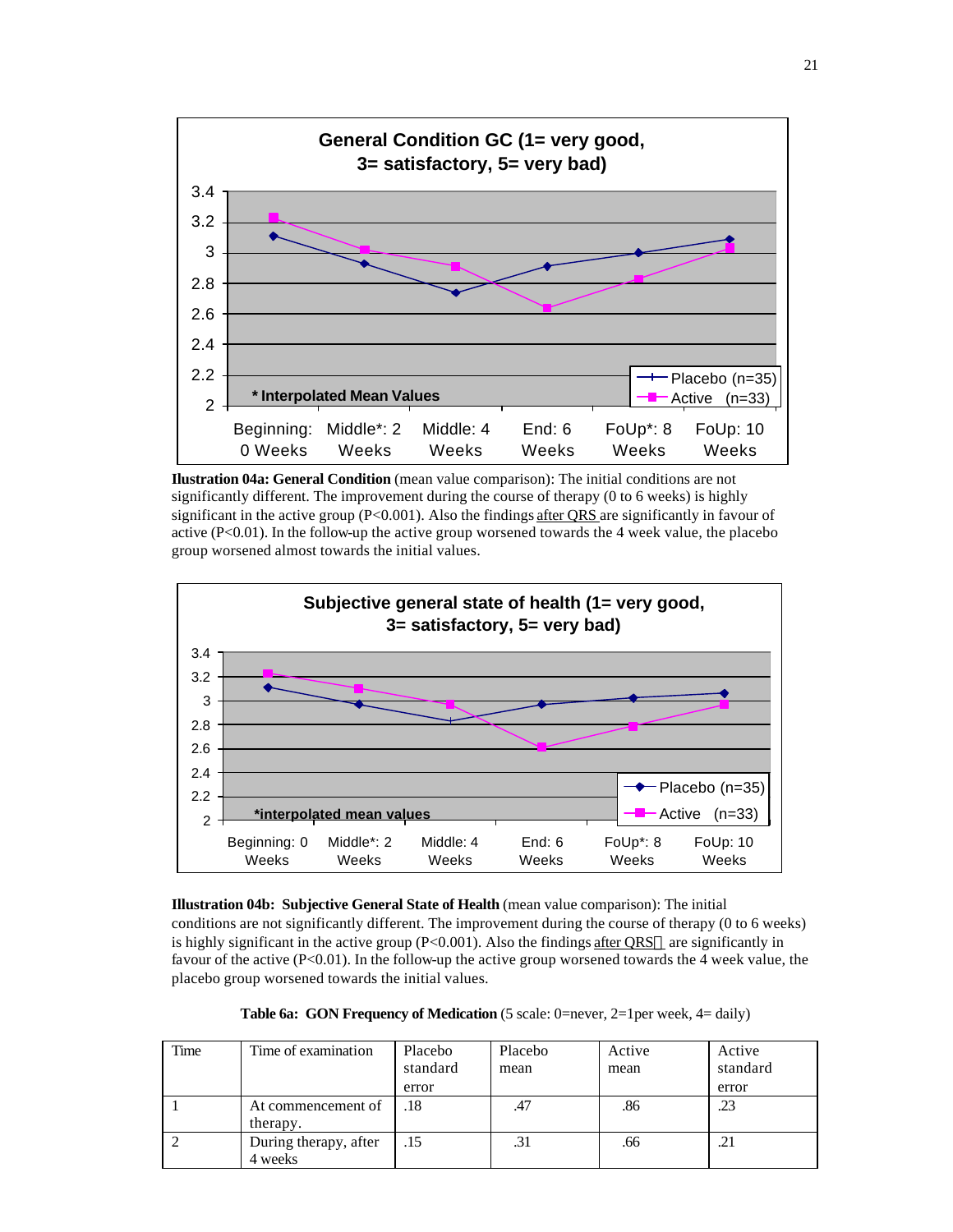| 3              | End of therapy, after<br>6 weeks    | .20 | .53         | .67         | .20         |
|----------------|-------------------------------------|-----|-------------|-------------|-------------|
| $\overline{4}$ | After follow-up, after<br>10 weeks  | .27 | .88         | .86         | .25         |
|                | valid                               |     | 34          | 33          |             |
|                | missing                             |     | 2           | 2           |             |
|                | total                               |     | 36          | 35          |             |
| 1 versus<br>3  | Course: placebo<br>versus active    | not | significant | not         | significant |
|                | Difference beginning:<br>p versus a |     | not         | significant |             |
| $\mathcal{R}$  | Difference end: p                   |     | not         | significant |             |
|                | versus a                            |     |             |             |             |

**Table 06a: Course of GON Frequency of Medication Placebo Versus Active:** Table shows at times a slight but not significant improvement and also no significant difference for active and placebo.

| Time           | Time of examination                | Placebo  | Placebo        | Active      | Active      |
|----------------|------------------------------------|----------|----------------|-------------|-------------|
|                |                                    | standard | mean           | mean        | standard    |
|                |                                    | error    |                |             | error       |
| $\mathbf{1}$   | At commencement of<br>therapy      | .09      | .25            | .34         | .09         |
| 2              | During therapy, after<br>4 weeks   | .07      | .17            | .31         | .10         |
| 3              | End of therapy, after<br>6 weeks   | .10      | .24            | .27         | .09         |
| $\overline{4}$ | After follow-up, after<br>10 weeks | .10      | .30            | .24         | .14         |
|                | valid                              |          | 34             | 33          |             |
|                | missing                            |          | $\mathfrak{D}$ | 2           |             |
|                | total                              |          | 36             | 35          |             |
| 1 versus 3     | Course: placebo or<br>active       | not      | significant    | not         | significant |
| 1              | Difference beginning:              |          | not            | significant |             |
|                | p versus a                         |          |                |             |             |
| 3              | Difference end:<br>p versus a      |          | not            | significant |             |

**Table 06b: Dosage GON Medication** (5 scale: 0=0,2=2, 4=>3 tablets per day)

**Table 06b: Course of Tablet Dosage in Placebo Versus Active:** Table and accompanying Illustration 05a show a slight but not significant improvement for active and placebo. But there is a better trend in the active group, which could be sustained with longer duration of therapy.

**Table 06c: Doctors consultation due to GON** (p.a. min.=0, max.=24)

| Time | Time of examination              | Placebo<br>standard<br>error | Placebo<br>mean | Active<br>mean | Active<br>standard<br>error |
|------|----------------------------------|------------------------------|-----------------|----------------|-----------------------------|
|      | At commencement of<br>therapy    | 1.02.                        | 6.08            | 5.12           | 1.35                        |
|      | During therapy, after<br>4 weeks | 1.29                         | 5.88            | 4.90           | 1.14                        |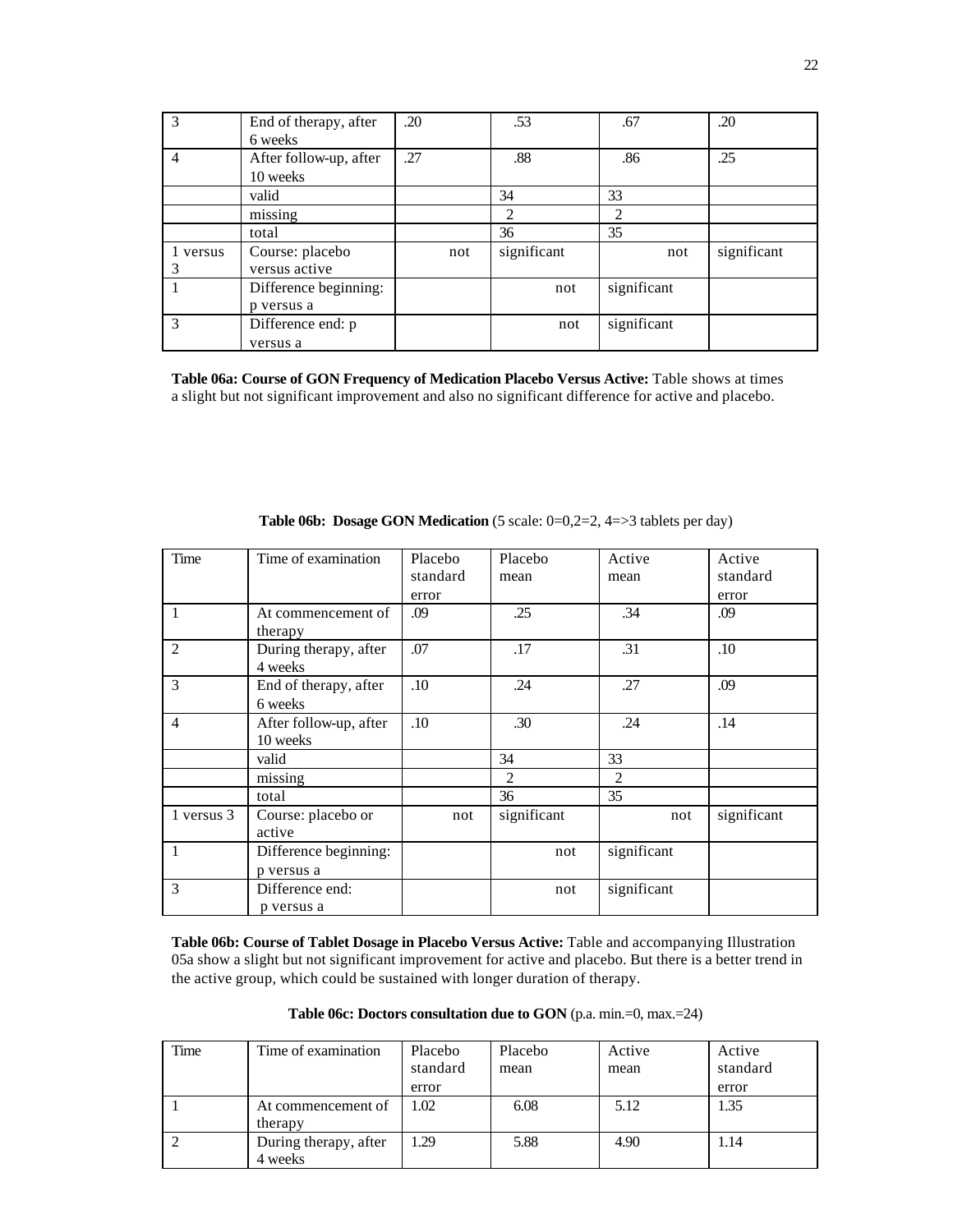| 3              | End of therapy, after<br>6 weeks    | 1.92 | 6.00       | 3.40        | 1.48        |
|----------------|-------------------------------------|------|------------|-------------|-------------|
| $\overline{4}$ | After follow-up, after<br>10 weeks  | 1.29 | 5.39       | 4.38        | 1.09        |
|                | valid                               |      | 17         | 21          |             |
|                | missing                             |      | 19         | 14          |             |
|                | total                               |      | 36         | 35          |             |
| 1 versus 3     | Course: placebo<br>versus active    | not  | determined | not         | significant |
|                | Difference beginning:<br>p versus a |      | not        | significant |             |
| 3              | Difference end:<br>p versus a       |      | not        | significant |             |

**Table 06c: Doctors Consultation Due to GON:** Table shows – despite a positive trend for active – no reliable improvement for neither active nor placebo (missing number to large and individual estimates not clear enough, due to a too long period of time for reference.



**Illustration 05a: Arthritis Tablet Dosage** (mean value comparison): The initial conditions are (due to high variation) not significantly different, but the active group had worse starting conditions. The improvement during the course of therapy (0 to 6 weeks) is as insignificant as the group difference, but the trend is more favourable for the active group - even still lasting in the follow-up.

Almost all indicators for the pain and state of health situation refer to a significant or even very significant effect of the QRS® therapy. But it is seen in the follow-up that this improvement is not necessarily stable after 6 weeks of therapy. A longer duration of therapy seems useful and there is no reason, in regard to possible side effects, not to do so.

Also in regard to costs a longer therapy is no problem, provided that the patient owns a treatment mat. An "accounting therapy" can here not be checked for its efficiency, as the necessary health economical data is not available. This is left to a later study.

### **3.2.3. Effects on Laboratory- and Vital Parameters (Theory 3)**

Amongst the laboratory parameters especially those are of interest, which give an indication on the course of chronic inflammation, according to G. Fischer *et al.* The C-reactive protein (specific for articular rheumatism) as well as ESR values and the P-fibrinogen (less specific).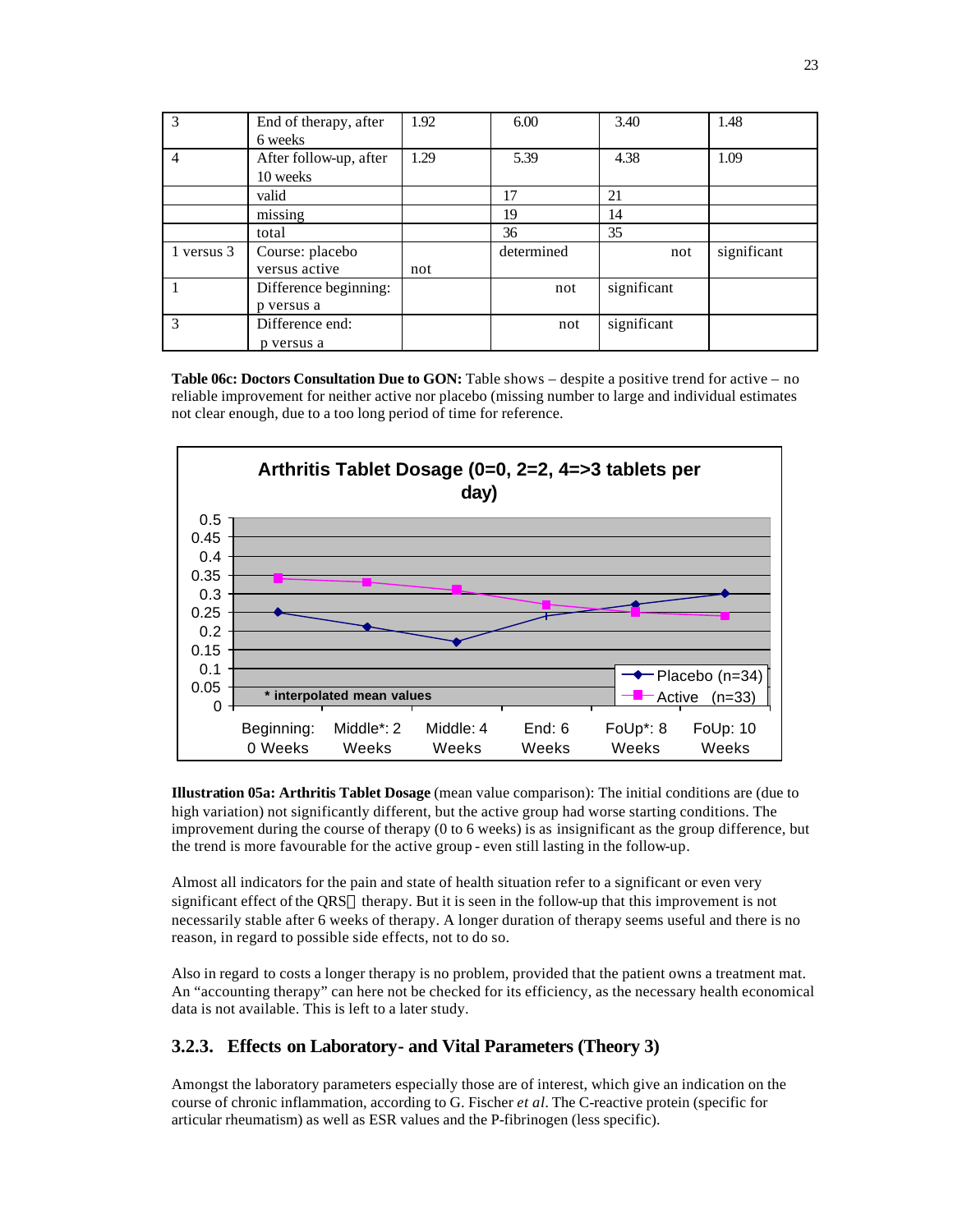| Time          | Time of                                | Placebo  | Placebo     | Active      | Active   |
|---------------|----------------------------------------|----------|-------------|-------------|----------|
|               | examination                            | standard | mean        | mean        | standard |
|               |                                        | error    |             |             | error    |
| 1             | At commencement<br>of therapy          | 1.5      | 13.1        | 12.8        | 1.5      |
| 2             | During therapy,<br>after 4 weeks       | 1.2      | 11.9        | 11.3        | 1.5      |
| 3             | End of therapy, after<br>6 weeks       | 1.2      | 12.2        | 10.4        | 1.5      |
|               | valid                                  |          | 35          | 34          |          |
|               | missing                                |          |             |             |          |
|               | total                                  |          | 36          | 35          |          |
| 1 versus<br>3 | Course: placebo<br>versus active       | not      | significant | significant | (P~0.05) |
| 1             | Difference<br>beginning:<br>p versus a |          | not         | significant |          |

### **Table 07a: Blood sedimentation (ESR, 1 hour?)** Norm: sex-specific, less specific inflammation parameter

**Table 07a: Blood Sedimentation Placebo Versus Active:** Table shows only for active a (almost) significant improvement, but not for placebo during the course of therapy **(see Illustration 06a).**

**Table 07b: C-Reactive Protein** (selective inflammation parameter) Norm:

| Time          | Time of examination              | Placebo<br>standard<br>error | Placebo<br>mean | Active<br>mean | Active<br>standard<br>error |
|---------------|----------------------------------|------------------------------|-----------------|----------------|-----------------------------|
|               | At commencement of<br>therapy    | .39                          | 2.05            | 2.94           | .77                         |
| 2             | During therapy, after<br>4 weeks | .85                          | 2.11            | 2.34           | .90                         |
| 3             | End of therapy, after<br>6 weeks | .79                          | 2.46            | 1.91           | .53                         |
|               | valid                            |                              | 35              | 34             |                             |
|               | missing                          |                              |                 |                |                             |
|               | total                            |                              | 36              | 35             |                             |
| 1 versus<br>3 | Course: placebo<br>versus active | not                          | significant     | not            | significant                 |
|               | Difference beginning:            |                              | not             | significant    |                             |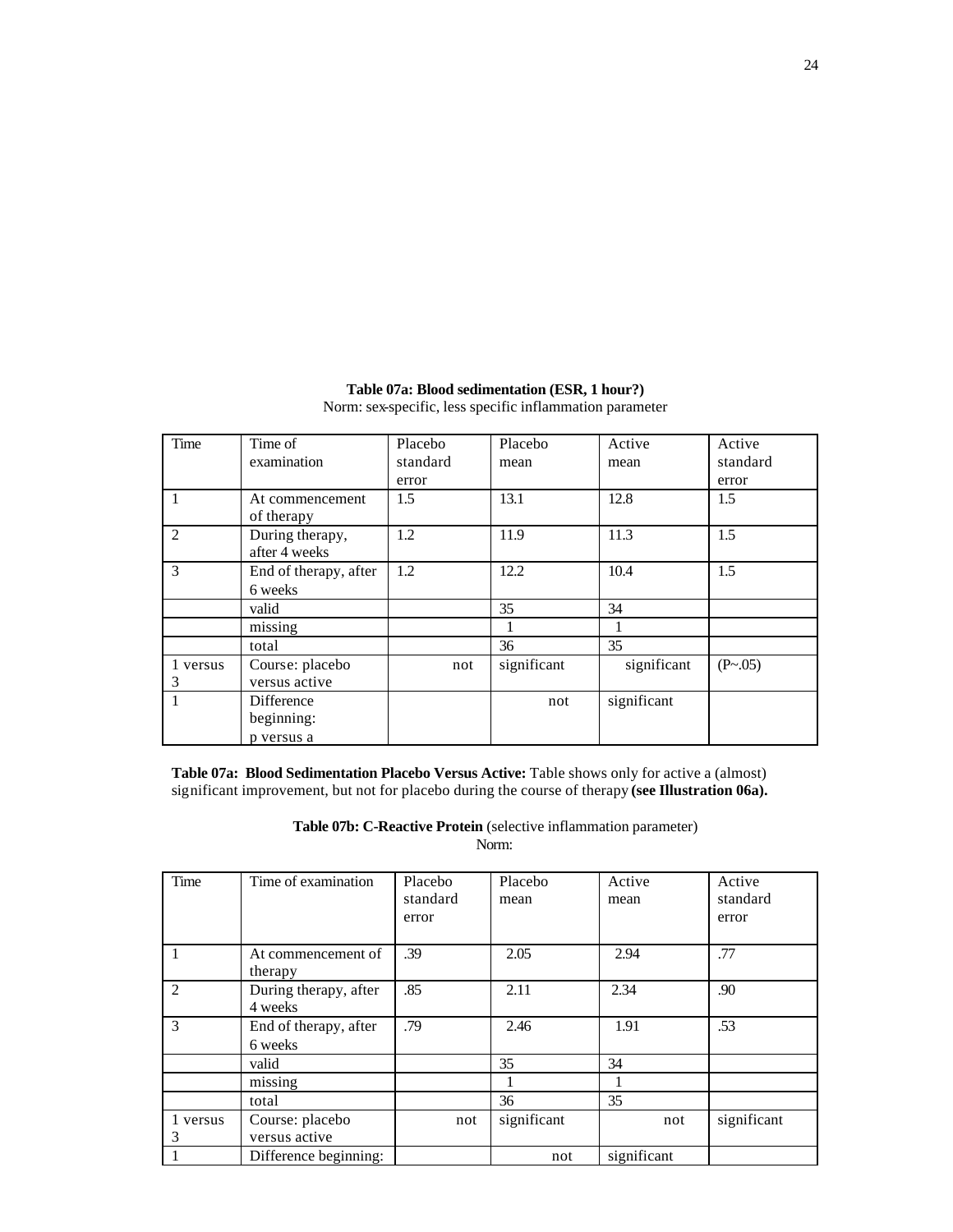| p versus a      |     |             |  |
|-----------------|-----|-------------|--|
| Difference end: | not | significant |  |
| p versus a      |     |             |  |

**Table 07b: C-Reactive Protein Placebo Versus Active:** Table shows only for active a tendency towards, but not significant improvement during the course of therapy, but not for placebo **(see Illustration 06b).**

|          | 1 VOLLLI.             |          |             |             |             |  |  |  |
|----------|-----------------------|----------|-------------|-------------|-------------|--|--|--|
| Time     | Time of examination   | Placebo  | Placebo     | Active      | Active      |  |  |  |
|          |                       | standard | mean        | mean        | standard    |  |  |  |
|          |                       | error    |             |             | error       |  |  |  |
| 1        | At commencement of    | .11      | 3.41        | 3.64        | .12         |  |  |  |
|          | therapy               |          |             |             |             |  |  |  |
| 2        | During therapy, after | .11      | 3.52        | .56         | .14         |  |  |  |
|          | 4 weeks               |          |             |             |             |  |  |  |
| 3        | End of therapy, after | .12      | 3.48        | 3.12        | .16         |  |  |  |
|          | 6 weeks               |          |             |             |             |  |  |  |
|          | valid                 |          | 35          | 34          |             |  |  |  |
|          | missing               |          |             |             |             |  |  |  |
|          | total                 |          | 36          | 35          |             |  |  |  |
| 1 versus | Course: placebo       | not      | significant | highly      | Significant |  |  |  |
| 3        | versus active         |          |             |             | (P<.001)    |  |  |  |
|          |                       |          |             |             |             |  |  |  |
| 1        | Difference beginning: |          | not         | significant |             |  |  |  |
|          | p versus a            |          |             |             |             |  |  |  |
| 3        | Difference end:       |          | slightly    | Significant |             |  |  |  |
|          | p versus a            |          |             | (P<.1)      |             |  |  |  |

**Table 07c: P-fibrinogen** (less specific inflammation parameter) Norm:

**Table 07c: P-Fibrinogen Placebo Versus Active:** Table shows only for active a highly significant improvement during the course of therapy, placebo values actually worsened. Group difference is slightly significant **(see Illustration 06c).**



**Illustration 06a: Blood Sedimentation ESR** mean value comparison: The initial conditions are (due to high variation) not significantly different. The advantage of active compared to placebo only becomes clear after 6 weeks of therapy  $(P<0.05)$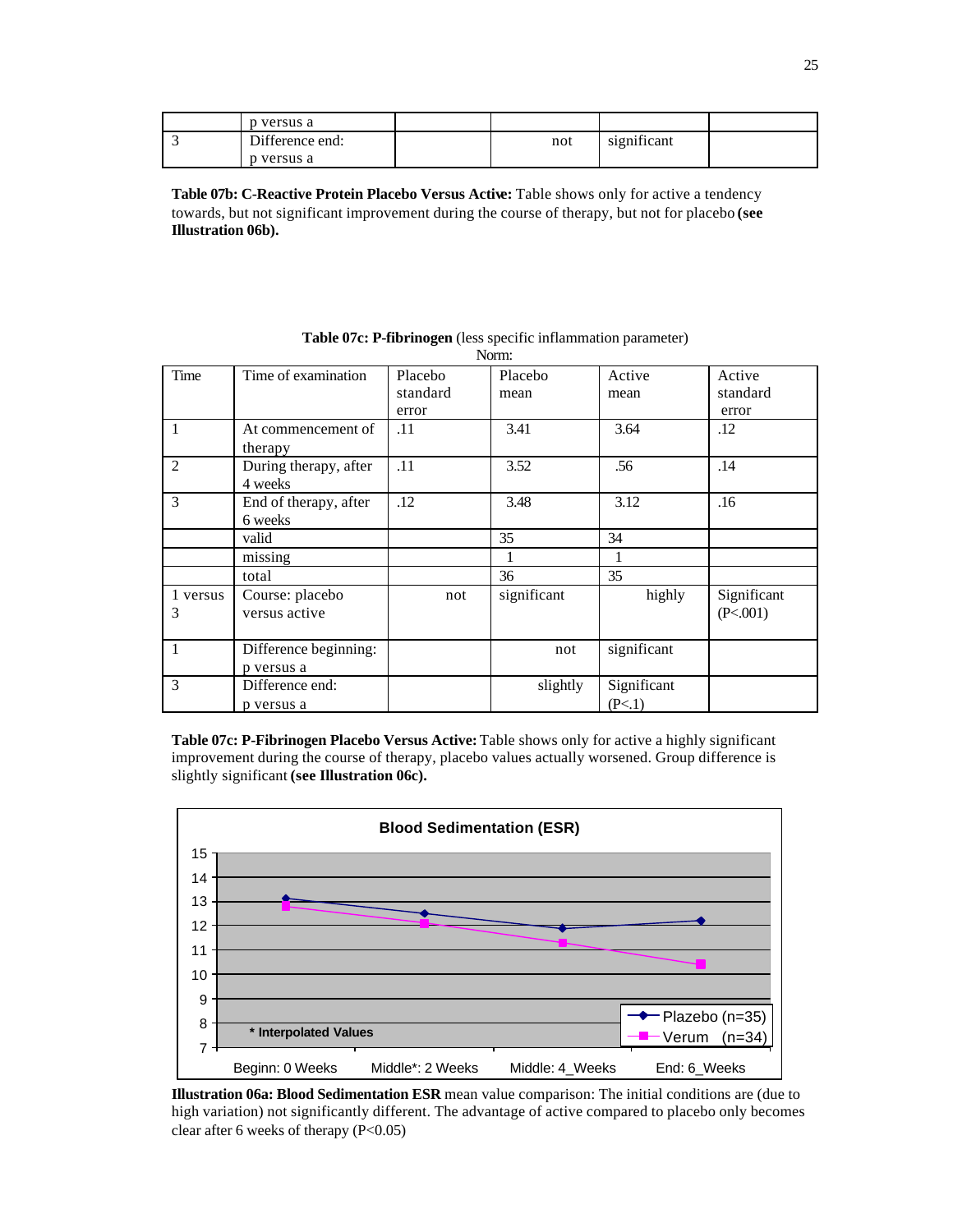

**Illustration 06b: C-reactive protein** (mean value comparison): Due to a high mean variation there are no significant differences, the trend however is clearly favourable towards active.



**Illustration 06c: P-fibrinogen** (mean value comparison): Due to high mean variation and unfavourable initial values there is only a slightly significant difference in favour of active  $(P<0.1)$ ; however the course shows a highly significant improvement only for active (P<0.001).

All important clinical inflammation parameters show effects in the direction "hoped for". In the case of the leucocytes (see Table 07d) there is no effect determinable, but was also not expected as these are already well within the norm.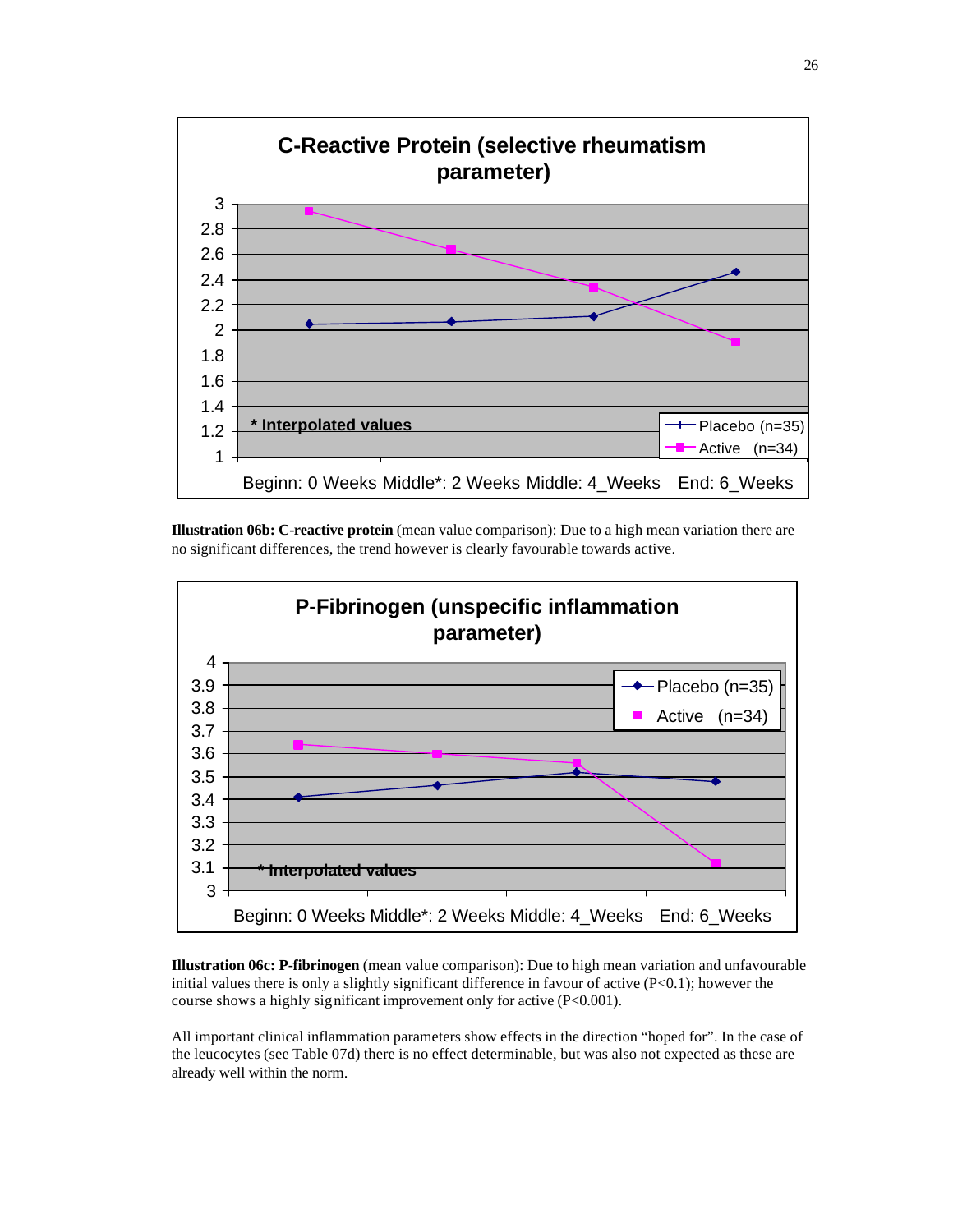| Time       | Time of examination   | Placebo  | Placebo     | Active      | Active      |
|------------|-----------------------|----------|-------------|-------------|-------------|
|            |                       | standard | mean        | Mean        | standard    |
|            |                       | error    |             |             | error       |
| 1          | At commencement of    | .3       | 7.2         | 6.7         | $\cdot$ 3   |
|            | therapy               |          |             |             |             |
| 2          | During therapy, after | $\cdot$  | 6.8         | 6.6         | .3          |
|            | 4 weeks               |          |             |             |             |
| 3          | End of therapy, after | $\cdot$  | 7.1         | 6.9         | $\cdot$     |
|            | 6 weeks               |          |             |             |             |
|            | valid                 |          | 35          | 34          |             |
|            | missing               |          |             |             |             |
|            | total                 |          | 36          | 35          |             |
| 1 versus 3 | Course: placebo       | not      | significant | not         | significant |
|            | versus active         |          |             |             |             |
| 1          | Difference beginning: |          | not         | significant |             |
|            | p versus a            |          |             |             |             |
| 3          | Difference end:       |          | not         | significant |             |
|            | p versus a            |          |             |             |             |

**Table 07d: Leucocytes** (less specific inflammation parameter) Norm: 4.5 – 9.0

**Table 07d: Leucocyctes Placebo Versus Active:** Mean values are within the norm.

### **Table 07e: Erythrocytes** Norm: sex-specific

| Time       | Time of examination   | Placebo  | Placebo     | Active      | Active   |
|------------|-----------------------|----------|-------------|-------------|----------|
|            |                       | standard | mean        | mean        | standard |
|            |                       | error    |             |             | error    |
|            | At commencement of    | .06      | 4.32        | 4.43        | .06      |
|            | therapy               |          |             |             |          |
| 2          | During therapy, after | .06      | 4.31        | 4.43        | .06      |
|            | 4 weeks               |          |             |             |          |
| 3          | End of therapy, after | .05      | 4.23        | 4.41        | .05      |
|            | 6 weeks               |          |             |             |          |
|            | valid                 |          | 35          | 34          |          |
|            | missing               |          |             |             |          |
|            | total                 |          | 36          | 35          |          |
| 1 versus 3 | Course: placebo       | not      | significant | significant | (P~0.05) |
|            | versus active         |          |             |             |          |
|            | Difference beginning: |          | not         | significant |          |
|            | p versus a            |          |             |             |          |
| 3          | Difference end:       |          | significant | (P<.05)     |          |
|            | p versus a            |          |             |             |          |

**Table 07e: Erythrocytes Placebo Versus Active:** Values within the norm.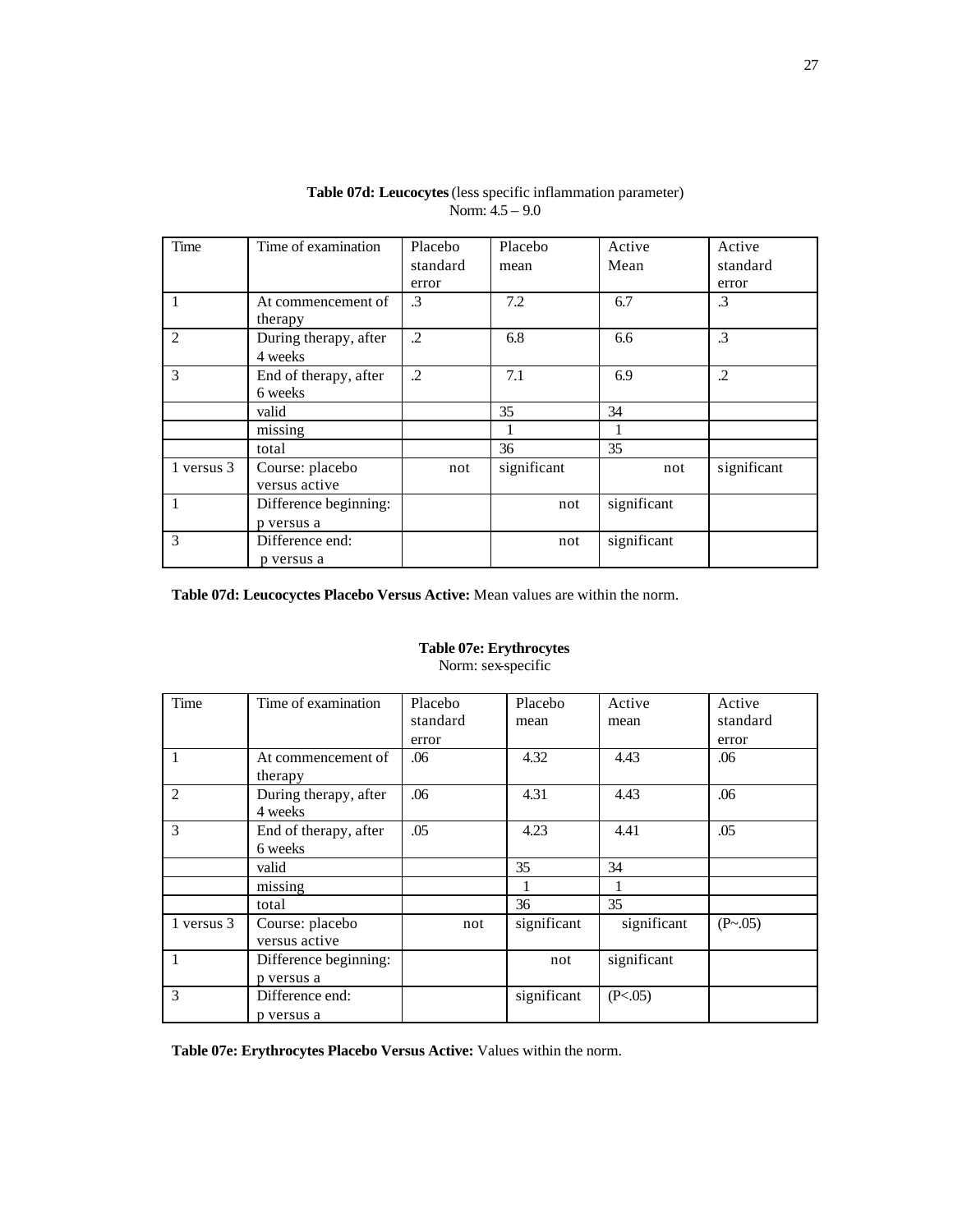| Time           | Time of examination   | Placebo  | Placebo     | Active      | Active      |  |  |
|----------------|-----------------------|----------|-------------|-------------|-------------|--|--|
|                |                       | standard | mean        | mean        | standard    |  |  |
|                |                       | error    |             |             | error       |  |  |
|                | At commencement of    | .28      | 2.09        | 2.37        | .32         |  |  |
|                | therapy               |          |             |             |             |  |  |
| $\overline{2}$ | During therapy, after | .26      | 2.05        | 2.74        | .35         |  |  |
|                | 4 weeks               |          |             |             |             |  |  |
| 3              | End of therapy, after | .40      | 2.37        | 2.73        | .32         |  |  |
|                | 6 weeks               |          |             |             |             |  |  |
|                | valid                 |          | 35          | 34          |             |  |  |
|                | missing               |          |             |             |             |  |  |
|                | total                 |          | 36          | 35          |             |  |  |
| 1 versus 3     | Course: placebo       | not      | significant | not         | significant |  |  |
|                | versus active         |          |             |             |             |  |  |
|                | Difference beginning: |          | not         | significant |             |  |  |
|                | p versus a            |          |             |             |             |  |  |
| 3              | Difference end:       |          | not         | significant |             |  |  |
|                | p versus a            |          |             |             |             |  |  |

#### **Table07f: Eosinophil** Norm: sex-specific

**Table 07f: Eosinophil Placebo Versus Active:** Table shows no significant change. The not known tendency for increase in the active group after 4 weeks (would be unfavourably interpreted, if there was significance) cannot be interpreted by doctors (note Kobinger).

However the changes in the blood pressure can be assessed as a favourable therapy effect:

|                |                                     | $1101111.100 - 155$ |             |                          |             |
|----------------|-------------------------------------|---------------------|-------------|--------------------------|-------------|
| Time           | Time of examination                 | Placebo             | Placebo     | Active                   | Active      |
|                |                                     | standard            | mean        | mean                     | standard    |
|                |                                     | error               |             |                          | error       |
| $\mathbf{1}$   | At commencement of<br>therapy       | 2.9                 | 136         | 136                      | 2.3         |
| 2              | During therapy, after<br>4 weeks    | 4.1                 | 144         | 135                      | 2.1         |
| $\overline{3}$ | End of therapy, after<br>6 weeks    | 2.9                 | 139         | 131                      | 2.8         |
| $\overline{4}$ | After follow-up, after<br>10 weeks  | 2.6                 | 144         | 131                      | 2.7         |
|                | Valid                               |                     | 35          | 34                       |             |
|                | Missing                             |                     | 1           | 1                        |             |
|                | Total                               |                     | 36          | 35                       |             |
| 1 versus 3     | Course: placebo<br>versus active    | not                 | significant | not                      | significant |
| 1              | Difference beginning:<br>p versus a |                     | not         | significant              |             |
| 3              | Difference end:<br>p versus a       |                     | almost      | Significant<br>(P~0.05)  |             |
| $\overline{4}$ | Difference 10 weeks:<br>p versus a  |                     | highly      | Significant<br>(P<0.001) |             |

#### **Table 07g: Systolic Blood Pressure (RR sys)** Norm: 100 – 135

**Table 07g: Systolic Blood Pressure Placebo Versus Active:** Blood pressure improved only for active group significantly. As the values for placebo even worsened, the difference especially after the followup in favour of active is highly significant (P<0.001). There are no significant changes in the diastolic blood pressure (are favourable; development trend is more favourable in active than in placebo-group.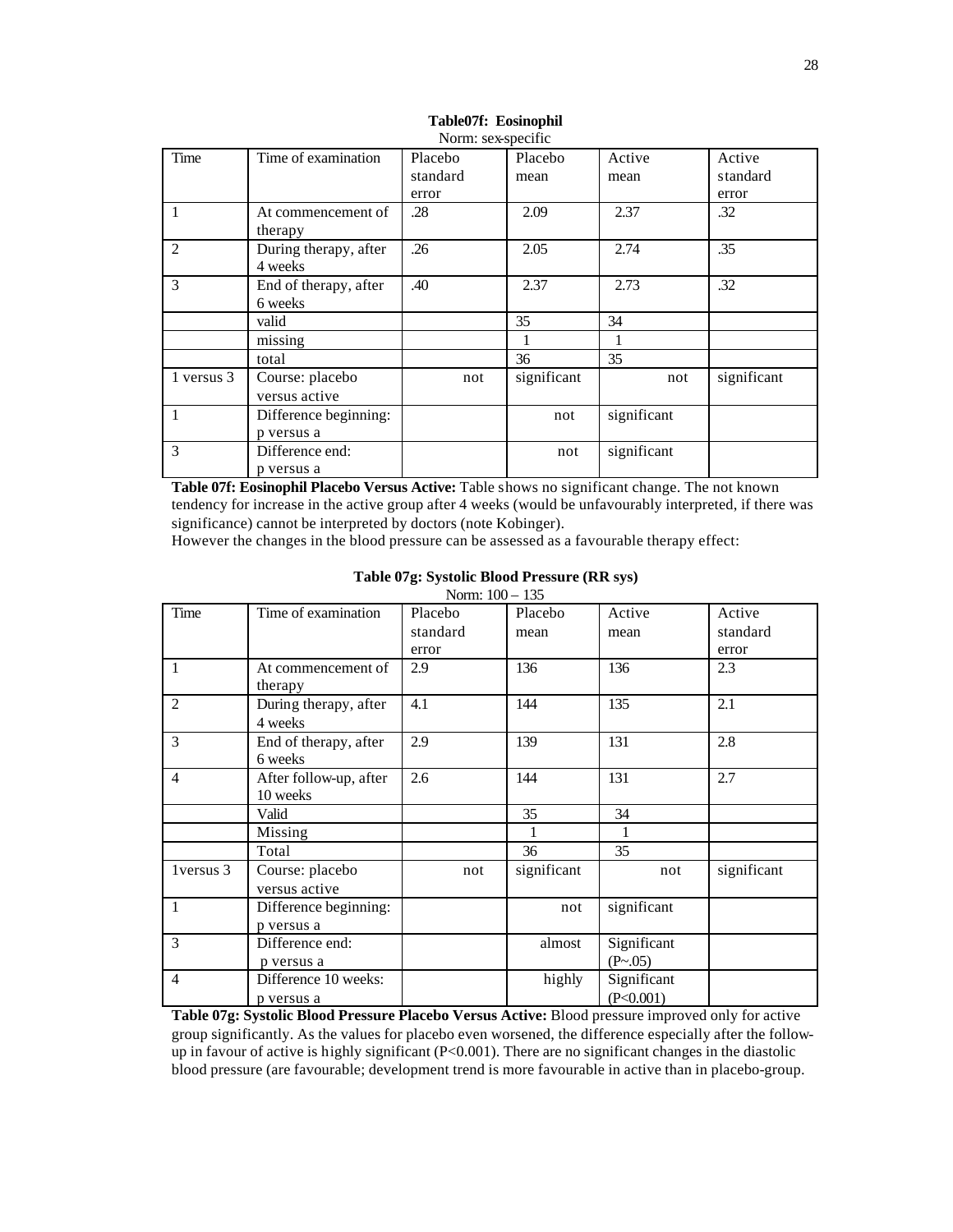

**Illustration 06d: Systolic Blood Pressure (RR sys)** (mean value comparison): As not only active improves highly significantly and with a stable follow-up (P<0.001), placebo at the same time worsens significantly (P<0.05), the group difference is especially in the follow-up highly significant in favour of active (P<0.001).

## **4 Discussion**

The results are astounding for the medical profession, who know the discussion about QRS® therapy or generally about magnetic field therapy primarily from the mass media, but are not so familiar with the specialist scientific discussion.

For the user and the QRS® specialist, it is not quite so astounding that this (unspecified) therapy delivers such clear results in a narrowly defined diagnosis. This makes  $ORS@a$  real alternative in therapy applications, which up to now has hardly been considered causally treatable, if general recommendations for a better lifestyle (appropriate exercise and diet) are disregarded.

Many of the examined indicators refer to the fact that the optimum attainable is not fully reached after 6 weeks. It further shows that, for most, the therapy should not be terminated too soon, if one does not want to risk a quick re-worsening of the findings. There are no definite references in regard to necessary / useful duration of therapy as yet, but the retrospective analysis of one-year-users (see Pelka 2000 and Haas 2001) suggests that a therapy duration of at least 3 months and even for a year should be useful.

The 3 theories put forward in the beginning were verified by all data. Only in the case of assessment of knee function (KSS) the advantage was only seen in the follow-up, not quite during therapy. In agreement with the observations by Haas (2001) and the results of the DSSV study (Pelka 2001), this is acceptable for the theory and other clinical findings.

The integrative concept of this approach to therapy is characteristic and recognizable e.g. in the improvement of the systolic blood pressure **(see Illustration 6d)**. That is the therapy seems to be especially useful for certain diagnoses e.g. gonarthosis, but the effects usually go clearly beyond narrowly defined areas of diagnosis.

#### **Discussion about Selected Individual Findings**

**KSS:** The knee society score (KSS) serves specifically for the mentioned diagnosis as an appropriate standardized measuring instrument, where the interim evaluation is a knee assessment without deductions and the evaluation is a knee assessment with deductions (flexion contracture, stretch deficit and tibiafemoral angle). The latter cannot easily in such a short time be improved. It is no surprise that the active advantage here and for the net function is not so obvious. Even with slightly better initial values the development for the active group is convincingly positive in regard to the initial situation compared to the placebo group. The relatively quick decline in the follow-up indicates the necessity for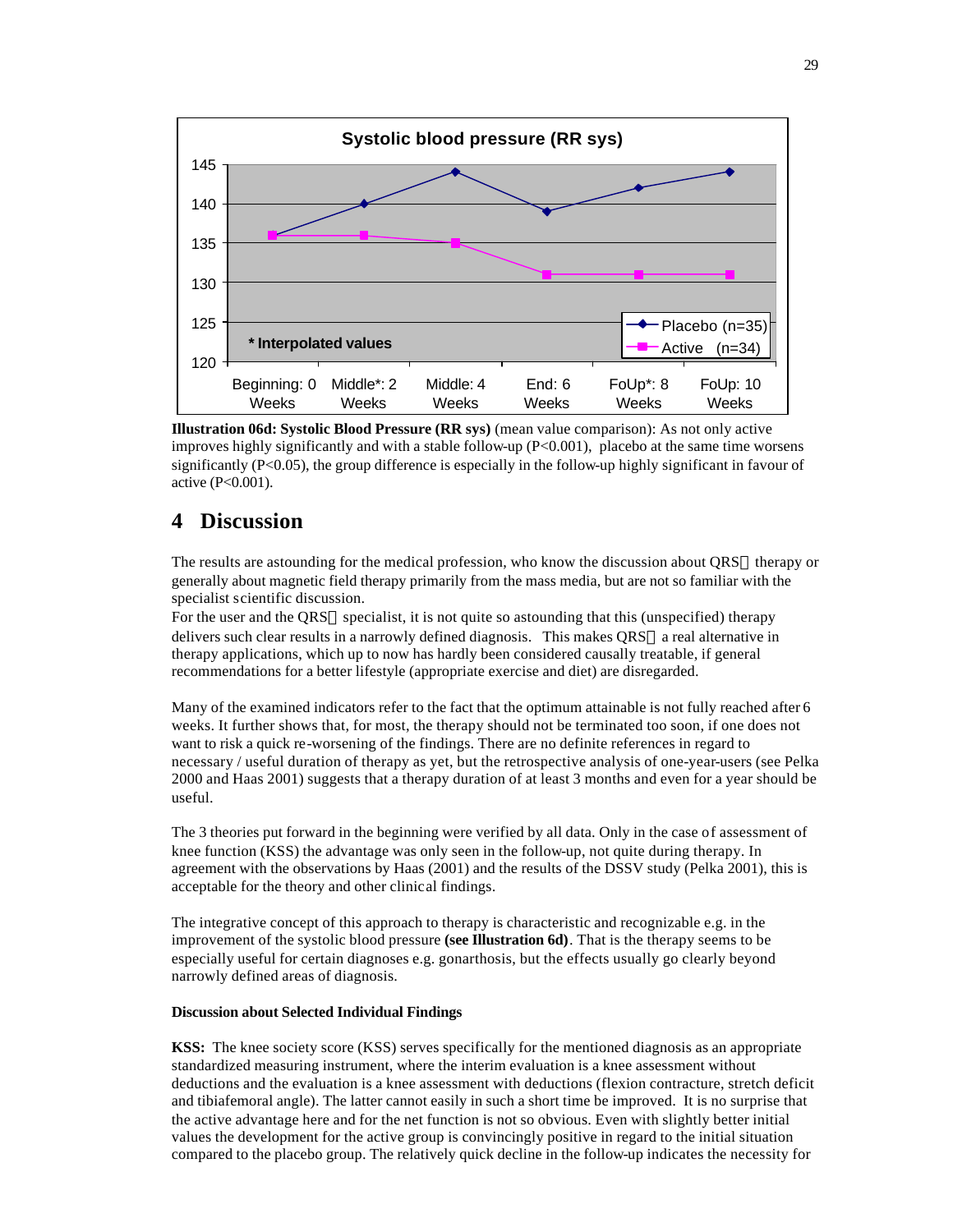longer therapy. This does not contradict the seemingly contrary finding in case of the knee function and the stable findings in the case of walking ability. Obviously these functional results are only reached with a time delay, dependent or at least corresponding to the assessment 2 weeks earlier. Especially the KSS results and the later pain values suggest a longer to long duration of therapy.

**General Pain Assessment:** All indicators show similar results. The more the subjective sensitivity of patients is taken into account, the more clearly advantageous QRS® therapy is (see pain sensitivity versus pain scale, page 22 or subjective general state of health versus general condition, page 24). All developments have in common, that the advantage of active is lost relatively soon. After 4 weeks only 20 to 80% of the attained differences to placebo remain. This indicates a systematic examination about the correlation of therapy duration and the following stability of findings.

Use of Medication / Doctors' Consultations: To assess these results (not bad for QRS®) one has to note that several effects play a role, which possibly cover up the advantage of active. On one hand there is a high correlation between use of medication (frequency, dosage) and doctors' consultations, which signals a certain behaviour pattern that is not really dependent on the actual state of health status. On the other hand the findings are not very accurate, because e.g. the doctors' consultations refer to an interval longer than the one judged here. In particular the Illustration: Dosage GON Medication indicates that the willingness to reduce the dosage has not reached its maximum after 6 weeks of therapy. This is also indicated in the retrospect analysis of the 1-year-user study (see Pelka 2000).

**Laboratory (Inflammation) Parameters:** Here the trends are so much better than the statistically significant verified differences in favour of active, which are just over or under the significance level. It is important is to realize that  $QRS@$  has a favourable effect on the blood parameters as it reduced the inflammatory processes in the knee and (probably) beyond in the whole organism. These findings (see Illustration 06a to c, pages 28-29) also indicate the necessity for a further study with longer duration of therapy.

The systolic blood pressure reacts relatively quickly in a convincingly favourable way (see Illustration 6d, page 31). The result should be checked in further studies.

**Resume:** Finally it can be determined that despite not yet optimal therapy duration the study indicates strongly that QRS® in the case of diagnosis "gonarthrosis" is one of the most attractive therapies at present.

## **5 References**

| Basset C. Andrew                  | Fundamental and practical aspects of therapeutic uses of pulsed electromagnetic fields (PEMFs).<br>Critical Reviews in Biomedical Engineering, Vol. 17, Issue 5, 1989: 451-529                                    |
|-----------------------------------|-------------------------------------------------------------------------------------------------------------------------------------------------------------------------------------------------------------------|
| Becker RO, G Selden               | The Body Electric. William Morrow New York, 1985. (Körperelektrizität – Elektromagnetismus und der<br>Ursprung des Lebens: Dt. Übers. mit Ergänzungen von 1985 - 1999; R.Irmer, Leben Verlag AG, St. Gallen 1999) |
| <b>Bortz</b> J. <i>et al.</i> :   | Verteilungsfreie Methoden in der Biostatistik. Berlin, Springer, 1990.                                                                                                                                            |
| <b>Bondemark Lars</b>             | Orthodontic Magnets. A study of force and field pattern, biocompatibility and clinical effects. Swedish<br>Dental J. Suppl. 99, Malmö 1994: 1-148.                                                                |
| Chou SC, J Liu                    | Design and Analysis of Clinical Trials. Concepts and Methodologies. Wiley New York, 1998.                                                                                                                         |
| Evertz U, HL König                | Pulsierende magnetische Felder in ihrer Bedeutung für die Medizin. Hippokrates Jg. 78, H.1; 1977:16-<br>37                                                                                                        |
| Fischer G.                        | Magnetfeldtherapie mit ELMAG MK75 mini. Abt. für Medizinische Bioklimatologie am Hygiene- Institut<br>der Universität Graz, A-8010Graz, Universitätsplatz 4 (unveröffentlicht, 1996).                             |
| Fischer GE                        | Grundlagen der Quantentherapie. Hecateus Verlag, Vaduz, 1996.                                                                                                                                                     |
| Fisher LD, G van Belle            | Biostatistics. A Methodology for the Health Sciences. Wiley New York, 1993.                                                                                                                                       |
| Fuhrmeister ML                    | Bericht über Erfahrungen mit QRS (Siemens Würzburg, 17.06.99, unveröffentlicht)                                                                                                                                   |
| Gaube W, W Kobinger, G<br>Fischer | Adjuvante MF-Therapie bei ausgewählten Erkrankungen älterer Patienten. Erfahrungsbericht. ÖZPMR,<br>1999.                                                                                                         |
| Grohmann G, M Krauß et al         | Autokorrelationsfunktion der Herzperiodendauer. Indikator zur Früherkennung kardiovaskulärer<br>Die<br>Erkrankungen. I Theorie. Perfusion 10, 1996:370-85.                                                        |
| Grohmann G, M Krauß S             | Vergleichende Untersuchungen zur autonomen kardialen Neuropathie zwischen NIRP und ProSciCard-                                                                                                                    |